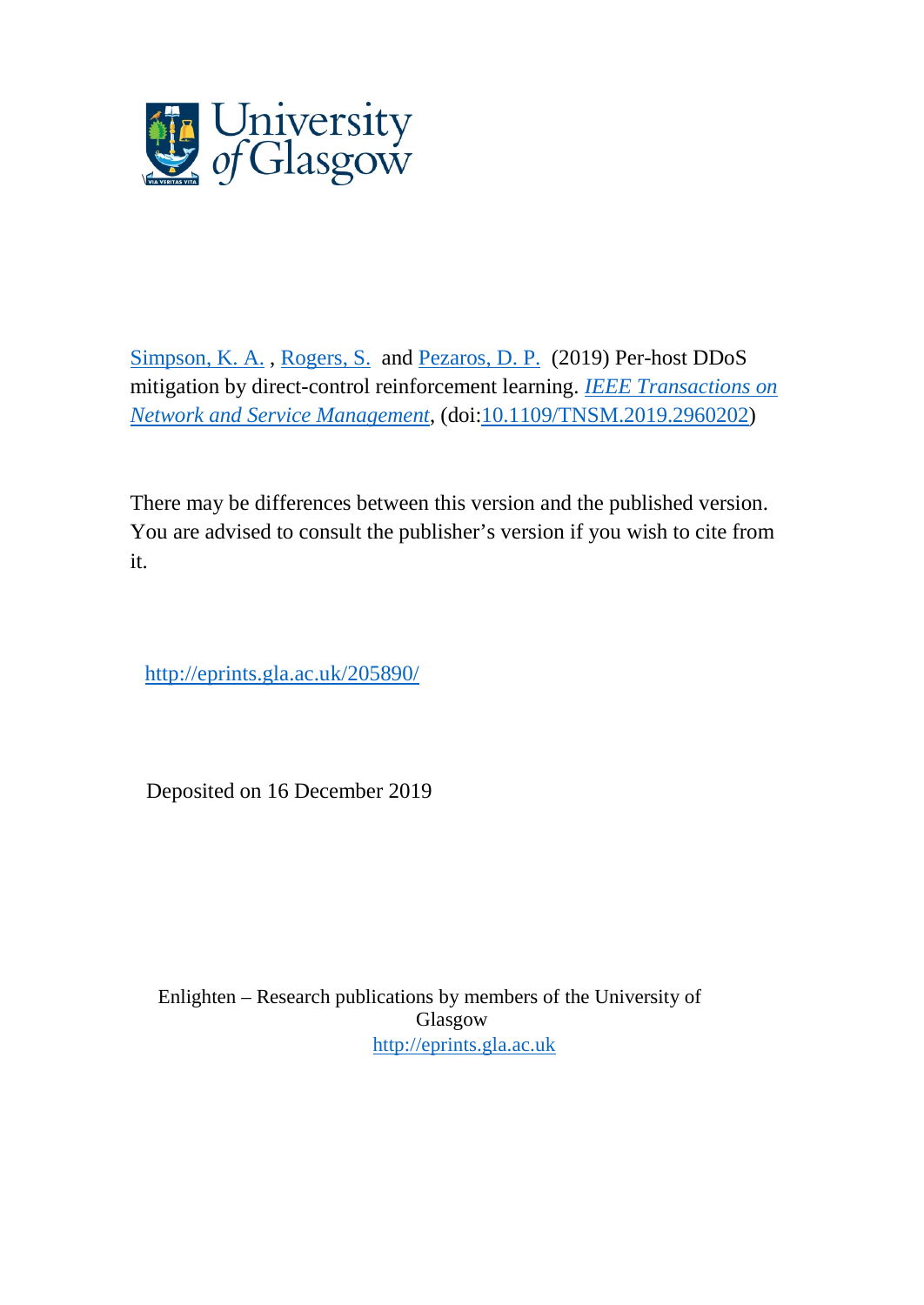# Per-Host DDoS Mitigation by Direct-Control Reinforcement Learning

Kyle A. Simpson **D**[,](https://orcid.org/0000-0003-0939-378X) Simon Rogers **D**, Dimitrios P. Pezaros **D**, *Senior Member, IEEE*,

School of Computing Science, University of Glasgow, Glasgow, G12 8RZ, UK

[k.simpson.1@research.gla.ac.uk,](mailto:k.simpson.1@research.gla.ac.uk) [Simon.Rogers@glasgow.ac.uk,](mailto:Simon.Rogers@glasgow.ac.uk) [Dimitrios.Pezaros@glasgow.ac.uk](mailto:Dimitrios.Pezaros@glasgow.ac.uk)

*Abstract*—DDoS attacks plague the availability of online services today, yet like many cybersecurity problems are evolving and non-stationary. Normal and attack patterns shift as new protocols and applications are introduced, further compounded by burstiness and seasonal variation. Accordingly, it is difficult to apply machine learning-based techniques and defences in practice.

*Reinforcement learning* (RL) may overcome this detection problem for DDoS attacks by managing and monitoring *consequences*; an agent's role is to learn to optimise performance criteria (which are always available) in an online manner. We advance the stateof-the-art in RL-based DDoS mitigation by introducing two agent classes designed to act on a per-flow basis, in a protocol-agnostic manner for any network topology. This is supported by an indepth investigation of feature suitability and empirical evaluation.

Our results show the existence of flow features with high predictive power for different traffic classes, when used as a basis for feedback-loop-like control. We show that the new RL agent models can offer a significant increase in goodput of legitimate TCP traffic for many choices of host density.

*Index Terms*—Security services, distributed denial-of-service, software-defined networking, machine learning, reinforcement learning.

#### I. INTRODUCTION

Network anomaly detection and intrusion detection/prevention are continually evolving problems, compounded by the partial, non-*independent and identically distributed* (IID) view of data at each point in the network. Attacks and anomalous behaviours evolve, becoming more sophisticated or employing new vectors to harm a network or system's confidentiality, integrity, and availability without being detected [\[1\]](#page-13-0). These attacks and anomalies have measurable consequences and symptoms which allow a skilled analyst to infer new signatures for detection by misuse-based classifiers, but unseen attacks may only be defended against after-the-fact. This issue is inherent to *misuse*or *signature-based* intrusion detectors, and it has been longhoped that *anomaly-based* detectors would surpass this by making effective use of statistical measures [\[1\]](#page-13-0).

While *machine learning* (ML) approaches seem like a sensible fit for this problem, in 2010 Sommer and Paxson identified the 'failure to launch' of ML-based anomaly detection systems—a distinct lack of real-world system deployments [\[2\]](#page-13-1). To quite a large extent, this remains the case today. They posit that their use is made difficult due to significant operational differences from standard ML tasks, including: the high cost of errors and extraordinarily low tolerance for false positives inherent to network intrusion detection [\[3\]](#page-13-2); a general lack of recent, openly available (and high-quality) training data; and diversity of network traffic across varying timescales combined

with significant burstiness [\[4\]](#page-13-3). Above the aggregate level, the constant deployment of new services and protocols means that traffic is *non-stationary* and displays an evolving notion of normality. Learning is made harder still by the challenges encountered with unlabelled (often partial) data. All of these factors greatly inflate the difficulty of the detection problem.

For certain classes of problem e.g., volumetric *distributed denial of service* (DDoS) attacks, *reinforcement learning* (RL) offers another perspective. RL agents operate by following a *policy* to interact with or control a system, while at the same time using observed performance metrics and deliberate exploration to dynamically improve this policy. In this way the role of a RL agent differs from that of a standard classifier, adaptively reacting to threats by assuming the role of a feedback loop for network optimisation, typically to safeguard service guarantees. In a sense, this allows us to "overcome" some of the difficulties of the detection problem by monitoring *performance characteristics and consequences* in real-time; by looking for (and controlling) the effect rather than the cause. Long-term, we expect that the value of RL-based defence systems will be to augment what existing misuse-based solutions can provide, by automatically alerting, recording and controlling what are believed to be illegal system states. The goal of this work is much less general; we aim to prevent volume-based DDoS attacks with the aid of RL-based techniques (an important goal in its own right), while bringing to light the flexibility and applicability of these techniques in the security domain.

To date, there have been few applications of this class of algorithms towards intrusion detection and prevention which make use of their full potential for online control, rather than using them as the basis for a classifier. We aim to take steps to redress this and establish their proper capabilities, beyond simple "blind application". What approaches do exist are aimed towards the task of adaptive online DDoS mitigation, and rely upon learning to control probabilistic packet drop.

We find that the existing work for this task [\[5\]](#page-13-4) fails to account for congestion-aware traffic (i.e., TCP) and environments with high host density per egress point, achieving poor results due to an overly coarse view of the network. To remedy this, we make throttling decisions on a per-source basis and present the engineering decisions this mandates: updating RL agents from multiple traces per timestep, timed random sequential action computation and a supporting *software-defined network* (SDN) architecture. In tandem with the development and evaluation of an effective state space and model, we provide the design of a second model inspired by past work on algorithmic DDoS prevention, as an example of the integration of domain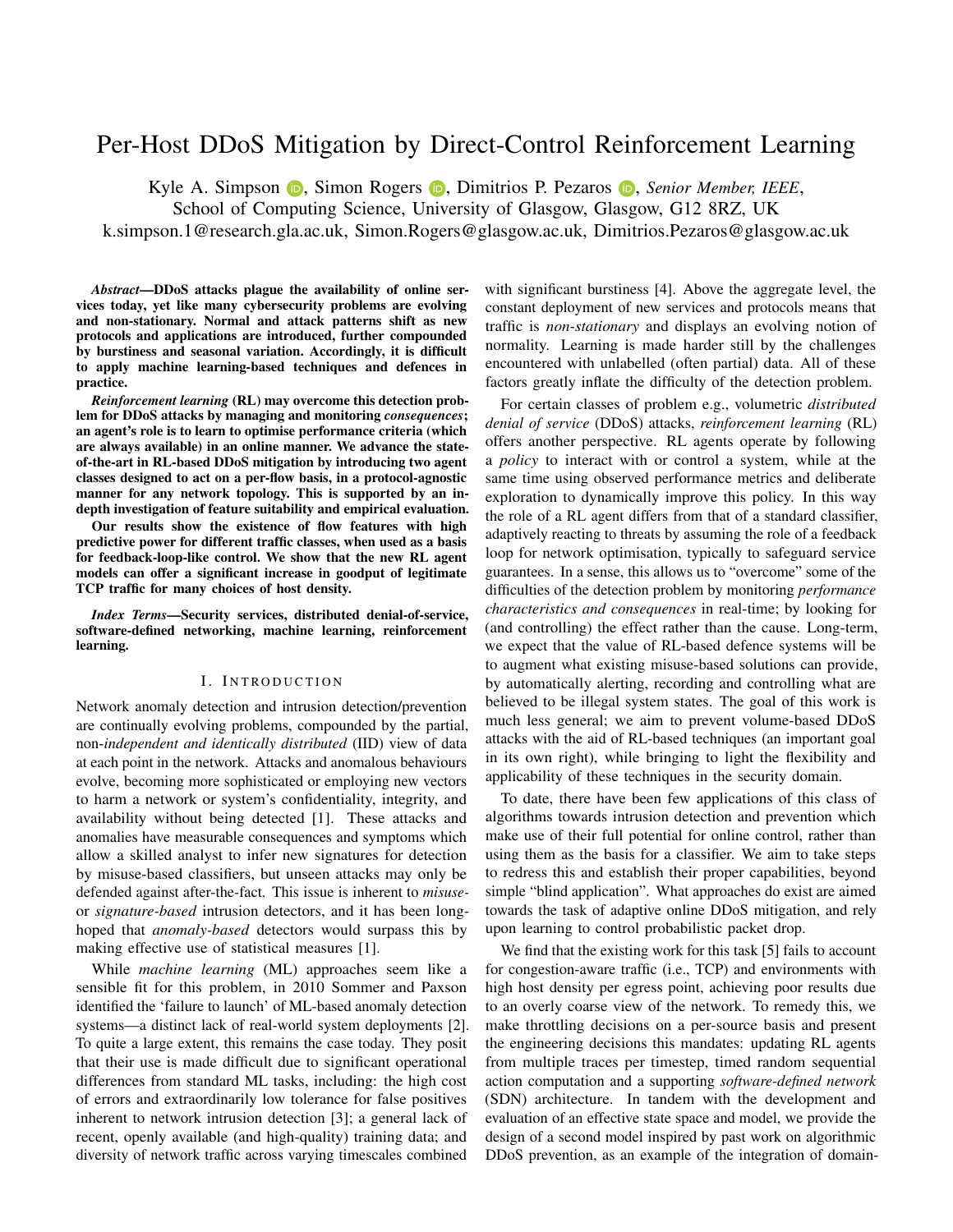specific knowledge. Our introduction of per-source decisions improves substantially upon the state-of-the-art when acting upon most internet traffic (i.e., congestion-aware protocols), and we show that our second model achieves excellent performance for high host density in this case. Crucially, both models remain protocol- and content-agnostic to offer future-proofing against the rollout of future protocols like QUIC [\[6\]](#page-13-5).

#### *A. Contributions*

This paper contributes two source-level granularity approaches to RL-driven DDoS prevention (*Instant* and *Guarded* action models), improving upon past aggregate-based models [\(sec](#page-4-0)[tion III\)](#page-4-0). These are designed to make effective decisions irrespective of protocol, and act on individual flows at the edge of any network topology. We offer an in-depth investigation into suitable features for automatic DDoS mitigation, with qualitative and quantitative justification [\(section IV\)](#page-6-0). These features have been suggested by past studies, and independently tested in their own contexts. Our study is the first attempt to quantify the individual efficacy of each in an RL setting.

We implement reactive simulations of HTTP and VoIP webserver traffic, designed to test system characteristics that packet trace playback fails to capture [\(section V\)](#page-7-0). To our knowledge, this is the first attempt to study or replicate Opus-based VoIP traffic, which has become commonplace since the codec's release in 2012. These new traffic models inform an empirical evaluation of our new models against the state-of-the-art in RL-based DDoS mitigation using [\(section VII\)](#page-9-0), alongside a discussion of security concerns and real-world deployment [\(section VIII\)](#page-10-0). We additionally compare our work against SPIFFY [\[7\]](#page-13-6), reuniting two divergent strands of research and grounding the study of RL-based DDoS defences.

#### II. BACKGROUND AND THREAT MODEL

# *A. Distributed Denial of Service*

*Distributed denial of service* (DDoS) attacks are concentrated efforts by many hosts to reduce the availability of a service, typically to inflict financial harm or as an act of vandalism. Attackers achieve this by either exploiting peculiarities of operating system or application behaviour in *semantic attacks* (e.g., *SYN flooding attacks*), or overwhelming their target through sheer volume of requests or inbound packets (*volumebased attacks*) [\[8\]](#page-13-7). Hosts often participate unwillingly, typically having been recruited into a *botnet* by malware infection to be orchestrated from elsewhere [\[9\]](#page-13-8).

Although there are variations of each class of attack, flooding attacks are the most relevant to our work. *Amplification attacks* exploit services who eagerly send large replies in response to small requests, where UDP-based services like DNS and NTP are most exploitable [\[10\]](#page-13-9), [\[11\]](#page-13-10). Malicious hosts send many small requests, spoofed to appear as though they originated from the victim, causing many large replies to be sent to the intended target—significantly increasing a botnet's throughput while masking the identity of each participant. *Transit-link/linkflooding attacks* have been the subject of recent attention, wherein malicious traffic is forwarded across core links needed to reach a target (but not to the target itself) [\[12\]](#page-13-11), [\[13\]](#page-13-12).

<span id="page-2-0"></span>

Figure 1. An example of tile coding for 2-dimensional state and 4 actions, using 2 tilings, 3 tiles per dimension, and a bias tile. All components of  $s$  are clamped to [0, 1]. For simplicity, we denote  $x(s, \cdot)$  as a list of indices and represent the values of all actions at each tile with a vector. (a) The state s activates the bias tile and exactly one tile in each tiling. (b) The action values of active tiles are summed to produce the current value estimate for each action available in s—for this state, local knowledge ensures that action 4 is chosen by the greedy policy despite typically being a poor choice elsewhere.

#### <span id="page-2-1"></span>*B. Reinforcement Learning*

*Reinforcement learning* (RL) is a variant of machine learning principally concerned with training an agent to choose an optimal sequence of actions in pursuit of a given task [\[14\]](#page-13-13). We assume the agent has a certain amount of knowledge whenever a decision must be made: at any point in time *t*, it knows which *state* it is in  $(S_t \in S)$ , the set of *actions* which are available to it  $(A(S_t) \subseteq \mathcal{A})$  and a numeric *reward* obtained from the last action chosen ( $R_t$  ∈ ℝ,  $A_{t-1}$  ∈ A( $S_{t-1}$ )). This model of system interaction is a *Markov Decision Process* (MDP). RL methods combine this information with a current *policy*  $\pi$  to determine which action should be taken: such a choice need not be optimal if an agent needs to further explore some region of the state space. The policy is refined by updating value estimates for state-action pairs or via policy gradient methods, meaning that RL-based approaches learn adaptively and online if reward functions are available in the environment they are deployed in. In practice, this means that agents are able to automatically adapt to evolving problems without operator intervention or a new, custom-built training corpus.

From any point in a sequence of decisions, we may describe the sum of rewards yet to come as the *discounted return*,  $G_t = R_{t+1} + \gamma R_{t+2} + \gamma^2 R_{t+3} + \dots$ , choosing the discount factor  $\gamma \in [0, 1)$  to determine how crucial future rewards are vis-à-vis the current state. Formally, an agent's goal is to choose actions which maximise the *expected discounted return*  $\mathbb{E}_{\pi}[G_t]$ .

There is immense variation in *how* policies and/or values may be learned, reliant upon the learning environment, problem and required convergence guarantees. In particular, we focus on methods which choose actions according to their value estimates from the current state: let  $q(s, a) \in \mathbb{R}$  be the estimate of action *a*'s value if it were to be taken in state *s*. Exact (tabular) representations require that we store a value estimate for each action in every state—if state is real-valued or highdimensional, then computation and storage quickly become infeasible. To cope with a continuous state and/or action space, one valuable technique is to employ linear function approximation backed by *tile coding* [\[14,](#page-13-13) pp. 217–221].

Tile coding is a form of feature representation which converts a state-action pair into a sparse boolean feature vector  $\mathbf{x}(s, a)$ by subdividing a *d*-dimensional subset of the space into a number of overlapping grids with an optional bias component. Each tile corresponds to an entry of  $\mathbf{x}(s, a)$  which is set to 1 if the state-action pair lies within it. [Figure 1a](#page-2-0) demonstrates the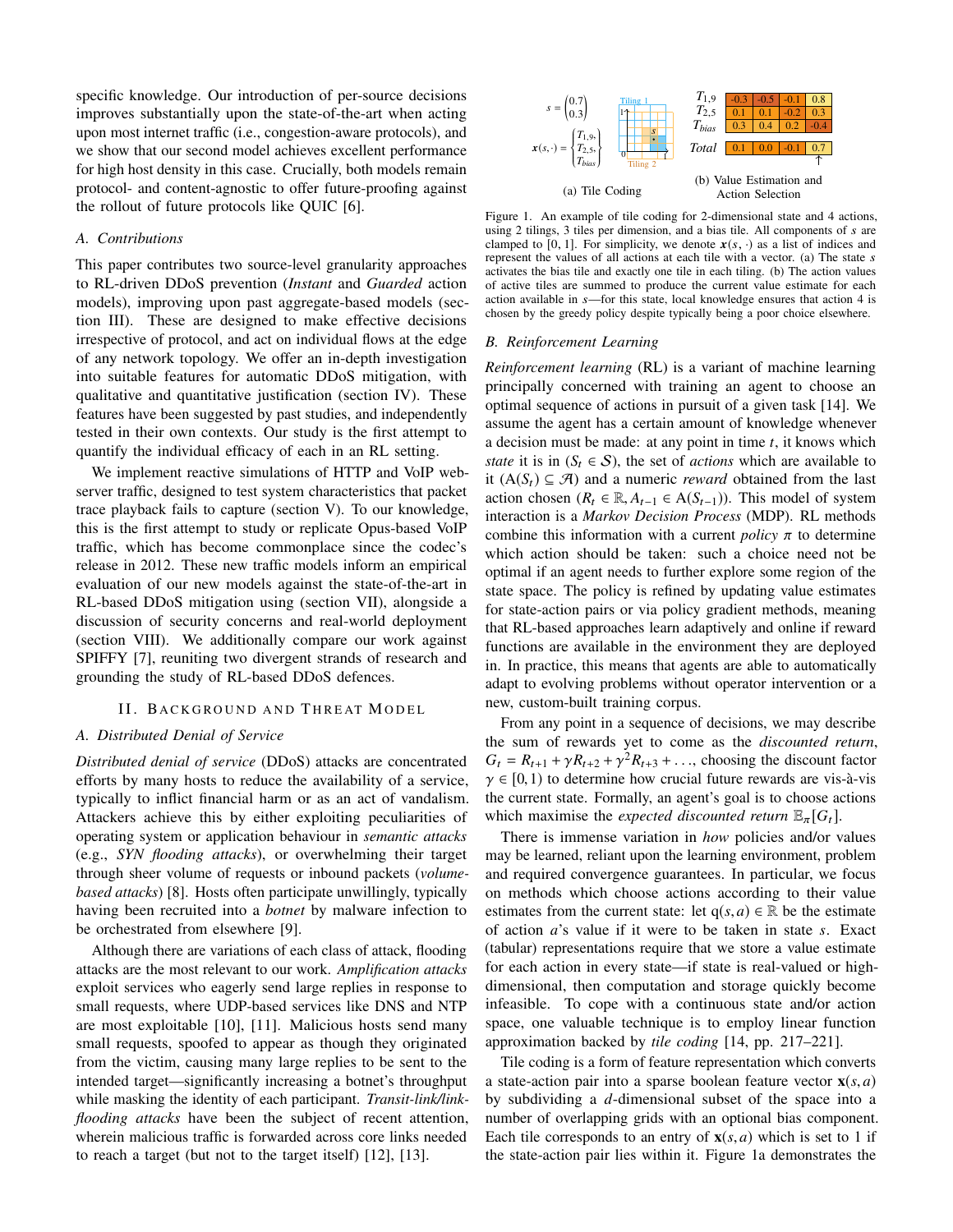

<span id="page-3-0"></span>Figure 2. The update step for [fig. 1,](#page-2-0) given an observed TD error  $\delta_t = -0.2$ (indicating a lower observed reward than the expected long-term value of 0.7) and  $\alpha = 0.5$ . Action 4's value is thus reduced in the tiles associated with state s, but remains the most likely choice; the negative  $\delta_t$  may have arisen from noise in the reward signal. For illustrative purposes, we choose an unrealistically high  $\alpha$  (typically,  $\alpha \leq 0.05$  is a more reasonable choice).

process for a 2-dimensional state space, and that the numbers of tilings and tiles per dimension control feature resolution and generalisation. Moreover, to capture combinatorial effects or create multi-scale representation we may combine codings by concatenating individual feature vectors. We may then approximate an action's value with respect to a policy parameter vector w, defining some  $\hat{q}(s, a, w) \approx q(s, a)$ :

$$
\hat{\mathbf{q}}(s, a, \mathbf{w}) = \mathbf{w}^{\top} \mathbf{x}(s, a)
$$
 (1)

As each component of  $w$  is the value estimate of the corresponding tile, learning an effective policy is equivalent to learning w. Given a learning rate  $\alpha \in \mathbb{R}$  and initialising  $w_0 = 0$ , we may continually update  $w_t$  using the *1-step semi-gradient Sarsa* algorithm [\[14,](#page-13-13) pp. 243–244]:

$$
\delta_t = R_{t+1} + \gamma \hat{q}(S_{t+1}, A_{t+1}, \mathbf{w}_t) - \hat{q}(S_t, A_t, \mathbf{w}_t), \tag{2a}
$$

$$
\mathbf{w}_{t+1} = \mathbf{w}_t + \alpha \delta_t \nabla \hat{\mathbf{q}}(S_t, A_t, \mathbf{w}_t), \tag{2b}
$$

where  $\delta_t$  is known as the *temporal-difference* (TD) error, and the vector gradient  $\nabla$  is taken with respect to  $\mathbf{w}$ the vector gradient  $\nabla$  is taken with respect to w.

Computing the approximate value of every available action forms the basis of a policy. Actions with maximal value can be chosen each time (the *greedy* policy), we might modify this by taking random actions with probability  $\epsilon$  to encourage early exploration (the  $\epsilon$ -greedy policy), or we might use some other mechanism. [Figure 1b](#page-2-0) extends the prior working example to show how the value of each action is computed (and which action would be chosen by a greedy policy), combining a global estimate (*Tbias*) with knowledge particular to each state.

This combination of algorithm and coding strategy is welloptimised, if actions are discrete; this allows a particularly efficient (vectorised) implementation of the policy and update rules by storing a vector of action values for each tile. Action values for any state are then obtained by summing the weight vectors from all activated tiles—taking  $|\mathcal{A}|(n_{tilings} - 1)$  floating point additions per decision. Observing that  $\nabla \hat{q}(s, a, w)$  = **, further optimisations arise by considering that a tile**coded feature vector is a binary vector of constant Hamming weight (and so is amenable to representation as an array of indices,  $s_{list}$ ). This means that we need only perform  $n_{tilines} + 2$ additions and 2 multiplications per model update:

$$
\mathbf{w}_{t+1}[i][\text{index}(A_t)] = \mathbf{w}_t[i][\text{index}(A_t)] + \alpha \delta_t, \forall i \in s_{list}.\tag{3}
$$

[Figure 2](#page-3-0) shows how this applies to our prior example. If desired we may define a state space with an arbitrary number of tiles per dimension (higher-resolution, lower generalisation), yet having constant-size state vectors and constant action computation cost (O(*ntilings*)). Beyond this, we need not store action values for tiles which have not yet been visited, conserving memory. A caveat of tile coding remains, in that the value of  $\alpha$  must be reduced according to the number of tilings to prevent divergence at the expense of slower learning ( $\alpha \leftarrow \alpha/n_{tilines}$ ).

#### <span id="page-3-2"></span>*C. Motivation*

Moving beyond the overt benefits of choosing RL-based defences for coping with non-stationary problems, we believe that there are concrete reasons for their use here. We have seen that for other domains in particular, misclassification is a serious problem, which can introduce *collateral damage* in the context of DDoS prevention. In theory, the feedback-loop-like model allows us to monitor flows *after* an action is taken to allow forgiveness of mistakenly punished flows. This does rely upon the ability to take a flow-by-flow view of the state space, but if we can combine knowledge of current state with the last applied action, then perhaps a flow which falls off identically to a legitimate flow can be rescued.

Other studies suggest that there are particularly useful features which make the task of online DDoS flow identification feasible. Aggregate network load observed at various locations suggests the overall health of a network [\[5\]](#page-13-4), and the ratio of correspondence between pair flows can suggest asymmetry and in many cases illegitimacy [\[10\]](#page-13-9). Generic volume-based statistics (counts, counts per duration, average packet sizes) have seen effectiveness in such as *k*-nearest neighbours classifiers trained to detect DDoS attacks in progress [\[15\]](#page-13-14). Most importantly, there is evidence showing behavioural changes in response to bandwidth expansion [\[7\]](#page-13-6), suggesting similar artefacts might arise after throttling, packet drop, or other interference.

# <span id="page-3-1"></span>*D. Threat Model*

An attacker's goal is to minimise the fair-share bandwidth allocation that a server can give to hosts, and they are expected to act rationally in its pursuit. Threat actors are external and act intentionally, aren't expected to be *advanced persistent threats*, and likely range from hacktivists to moderately funded adversaries. We assume that attacks will be volumetric DDoS attacks with the structure of an *amplification attack*, and that traffic aggregates at the target (unlike in a transit-link attack). The addresses of the set of unwitting reflector nodes are visible to the target, though any bots taking part in an attack or the machines those bots control are not revealed to the target without communication with  $3<sup>rd</sup>$  party organisations such as upstream ISPs. The discovery of any reflector by some defence system does have a cost to the attacker—there is a particularly large (yet finite) supply of viable reflector nodes [\[10\]](#page-13-9), but the constraints that each has a large upstream bandwidth and support for high-amplification-factor protocols narrow this pool.

We do not assume that an attacker has white-box access to an agent's policy, or that they will attempt to intelligently modify flow/system state to indirectly control an agent [\[16\]](#page-13-15)–[\[19\]](#page-14-0). While they may be able to perform some degree of reverse engineering by observing the health of their own legitimate canary flows, "stealing" the policy through observation [\[20\]](#page-14-1), investigating whether perturbations would persist in volatile network traffic statistics falls outside of the scope of this work. The same observation extends to the possibility of poisoning attacks [\[21\]](#page-14-2). These are APT-level capabilities, whose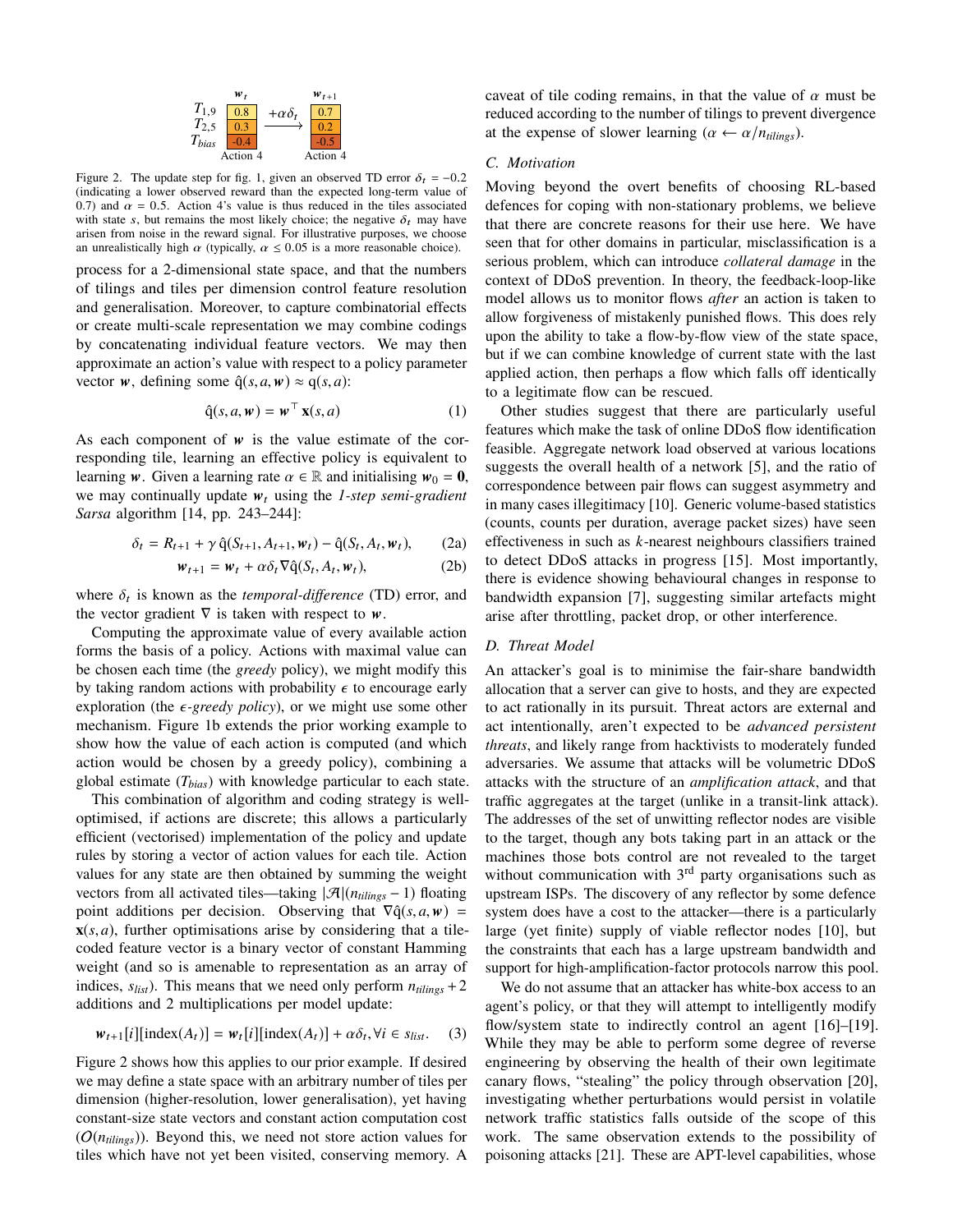<span id="page-4-0"></span>exploration presents a rich source for future work.

# III. DDOS MITIGATION WITH PER-FLOW REINFORCEMENT LEARNING

Our main hypothesis is that the best method for advancing past the current shortcomings of RL-based DDoS mitigation is to design agents such that filtering decisions are computed per flow. However, these alterations must account for computational constraints imposed by the deployment environment—the amount of flows passing over an agent is unbounded. We describe and justify our approach, our algorithmic improvements, and present two action models, one of which draws on domain knowledge introduced by SPIFFY [\[7\]](#page-13-6).

#### *A. System Design and Assumptions*

A deployment environment is a network with a set of *ingress/egress points* from its domain of control, through which traffic can flow, and a set of protected *destination nodes*. These nodes may be services, servers, or in the case of Autonomous Systems (ASes) and transit networks, egress points leading to other networks. Agents are co-located with each egress switch (i.e., *k* ingress points from other ASes require *k* agents), all employ the same action model/design, and control the proportion of upstream packets from each external host to discard. Each destination node *s* has a maximum capacity, *U*s.

We assume that the deployment environment is a moderately complex software-defined network, because the paradigm offers features which can directly benefit RL agents acting within. The OpenFlow protocol allows a controller (or other authorised hosts) to install complex actions, forwarding rules and logic into a switch at runtime. Furthermore, networks of this kind more naturally enable the future use of *network function virtualisation*, a technology which could allow relocation and easy installation of learners (e.g., as examined by Jakaria *et al*. [\[22\]](#page-14-3)). Agents communicate with their co-hosted OpenFlowenabled switches—running a modified version of *Open vSwitch* (OVS) [\[23\]](#page-14-4)—to install probabilistic packet-drop rules.

Our system design applies to both software-defined and traditional networks of arbitrary shape and size. Only the ingress/egress nodes from a network need to be OpenFlowenabled, as it is advantageous to perform filtering as close to a flow's source as possible. In a traditional network, each agent has exclusive control over its switch's tables. In a fully softwaredefined network, these agents require exclusive control over the first table, forwarding legitimate packets to subsequent tables managed by the network's controller. The main difference is that a traditional network needs this additional hardware, and does not allow an operator to dynamically determine where the "edge" of their network lies through vNF relocation.

# *B. Algorithm*

To make decisions cheaply and at low latency, we use *semigradient Sarsa with tile coding* as described in [eq. \(2\)](#page-3-1) and [section](#page-2-1) II-B, rather than using neural networks or more complicated function approximators. Exploration is introduced via  $\epsilon$ -greedy action selection, linearly annealing  $\epsilon$  to 0 over time. Each agent has its own internal parameter vector  $w$ , and agents do not share their weight vector updates with one

another (but may share experience and traces with one another).

Although the choice of a classical RL method likely brings lower theoretical performance, there are significant reasons to favour such methods; these include lower latency decisionmaking, lower energy usage, reduced model complexity (and training time), the availability of necessary hardware, and simpler decision boundaries. This aligns with our goal of quick online learning, and faster adaptation to aggregate changes in traffic without introducing dedicated tensor processing hardware to networks. Simpler decision boundaries reduce the risk of overfitting and unexpected behaviour, and we expect that the simplicity of tile-based policy computation will also greatly aid interpretability of anomalous action choices.

When choosing a learning algorithm, we compared against Q-learning as well as methods based on *eligibility traces* such as Watkins's Q( $\lambda$ ) [\[14,](#page-13-13) pp. 312–314] and Sarsa( $\lambda$ ) [14, pp. 305]. Preliminary experiments found that Sarsa offered the best performance and behaviour.

# *1) Action rate*

We adapt the algorithm to prioritise rapid response to changes in network state and to visit as many state-to-state transitions as possible for effective learning. To this end, we allow agents to make many decisions per timestep. We maintain the last state-action pair associated with each source IP and destination, and calculate any actions for the flows which still exist. Finally, we update w using each available trace and the reward signal from the relevant destination. As exploration still occurs for each action, this approach reduces  $\epsilon$  multiple notches every timestep. In turn, we increase the annealing window for  $\epsilon$  by a factor of 2.67 so as to preserve exploration over time, by accounting for the greater volume of decisions being made.

# *2) Per-tile updates*

While the standard formulation of [eq. \(2\)](#page-3-1) updates the value of all tiles identically (by a scalar  $\alpha \delta_t$ ), we found it more effective to compute a different temporal difference value *for each tiling*. While we make use of the sum of all tiles' action value estimates when making decisions, each tiling is updated using only its own contribution, allowing us to set  $\alpha$  to a higher value without divergence. A crucial observation is that value updates to each tile can move by different values in different directions, converging on effective estimates sooner.

# *3) Decision narrowings*

When learning control on the basis of a high-dimensional, tilecoded state space, assignment of credit for each decision is difficult (because all tiles have identical gradient). To combat this, with probability  $\epsilon$  an agent will mark a flow as being governed by a subset of the state space for the next 5 decisions. Each agent chooses actions on that source/destination pair using one element of local state, the global state, and the bias tile—we include the latter two to strike a balance between and accuracy and correct credit assignment.

# <span id="page-4-1"></span>*C. Feature Space*

Our state space combines elements of global state (network link load observations) with per-flow measurements. Each is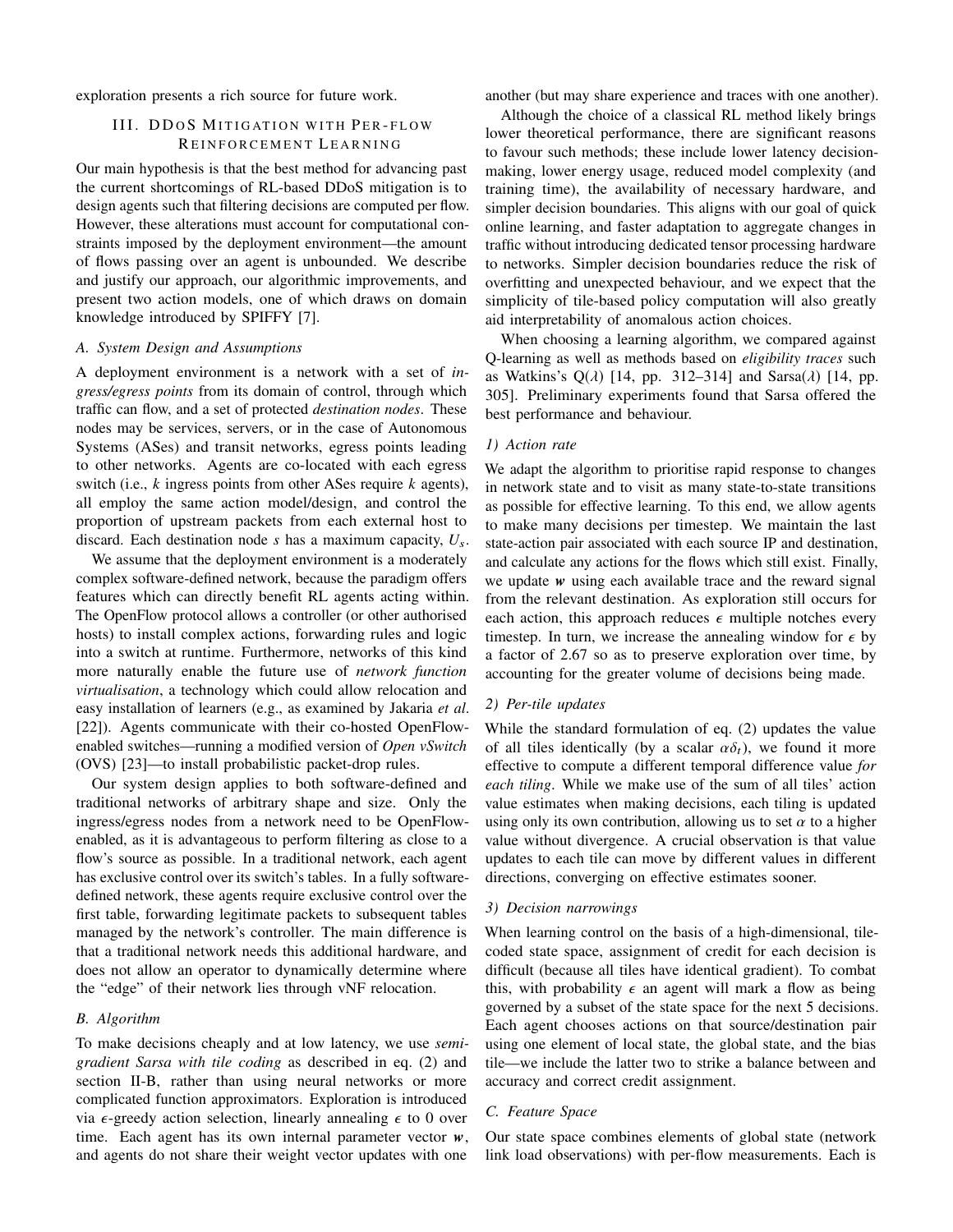<span id="page-5-0"></span>

Figure 3. Global state selection for a flow between an external host and server  $s_0$  which passes over Agent 1. All nodes in the path taken through the defended network are filled in blue, and all link load measurements which are chosen for action computation are indicated with a thick blue line.

tile-coded with 8 tilings and 6 tiles per dimension, using the windows described in [table I.](#page-7-1)

Global state is a vector of load values in  $\mathbb{R}^4$  (Mbit/s) depending upon the bandwidth measurements regularly received from monitors in the environment. For any flow, an agent then computes the path it would take through the network. The incoming load recorded along the first hop, last hop, and tertiles of the path may then be tile-coded together. In the event that the path from an agent to its destination is shorter than 4 hops, we duplicate (in order of preference) the load measurement of a middle hop or the last hop. [Figure 3](#page-5-0) illustrates the process.

We build global state in this way to offer compatibility with multipath, multi-destination networks, offering support for diverse deployment environments from endpoint servers to transit ASes. Computing the path from agent to destination is not computationally expensive. Multipath routing is often fast since typical *equal-cost multipath* (ECMP) routing algorithms simply hash a packet's flow key, and are deterministic to provide consistent quality-of-service to hosts.

We describe and analyse each of the per-flow features included in the state vector throughout [section IV.](#page-6-0) Each feature is tiled separately, with the exception of packet in/out count (per-window and total), mean in/out packet size, and  $\Delta$  in/out rate, which are combined with the last action taken. Rather than having the network push the data to an agent, the agent requests this information about active flows periodically to isolate it from non-control-plane traffic and to eliminate the risk of resource exhaustion by excessive requests.

# *D. Reward Function*

Each destination node *s* generates a reward signal,  $R_{s,t}$ , at a very time to a second for now that each destination has every timestep *t*. Assume, for now, that each destination has access to some classification function  $g(\cdot)$  which estimates the volume of legitimate traffic received, and expects to receive *traffic*<sup>s</sup> . Denoting the upstream, downstream and combined loads  $\text{load}_t^{\uparrow}(s)$ , load $_t^{\downarrow}(s)$ , load $_t^{\uparrow}(s)$  at this node:

$$
c_{s,t} = [\max(\text{load}_t^{\uparrow}(s), \text{load}_t^{\downarrow}(s)) > U_s],
$$
\n
$$
g(\text{load}_t^{\top}(s))
$$
\n(4a)

$$
R_{s,t} = (1 - c_{s,t}) \frac{g(\text{load}_t(s))}{\text{traffic}_s} - c_{s,t},\tag{4b}
$$

replacing  $load<sub>t</sub><sup>-</sup>(s)$  in [eq. \(4\)](#page-5-1) with whichever directional load is prioritised according to the traffic characteristics of the deployment environment, where  $c_{s,t}$  represents the "overloaded" condition at destination *s*. We choose load<sup> $\uparrow$ </sup>( $\cdot$ ) for our UDPbased models and load<sup> $\downarrow$ </sup>( $\cdot$ ) for HTTP, though we expect that load $_{t}^{\updownarrow}(\cdot)$  would be the most suitable for general deployment or heterogeneous traffic patterns. These choices reflect where the

bulk of transmitted bytes in each traffic model are observed (and the lack of this knowledge in the general case).

While our use and definition of  $g(\cdot)$  appears nebulous, there are many ways to infer this quantity in practice. End-host servers may use canary flows or other active measurements, or employ existing quality-of-experience metrics in the case of VoIP services such as lost packets, reorderings, and jitter. ASes and transit networks may make use of reports received from downstream networks, i.e. over the *DDoS Open Threat Signalling* (DOTS) protocol [\[24\]](#page-14-5). Even if such heuristics or perfect knowledge aren't available in deployment, a sufficiently well-trained agent needs only to greedily follow the policy it has learned from training, allowing pre-training by a simulated environment (with perfect knowledge) to transfer to reality.

If a network is believed to be vulnerable to indirect attacks, such as link-flooding attacks, we may use the following reward:

<span id="page-5-2"></span>
$$
R_{s,t}^{Cross}(\beta) = \beta R_{s,t} + (1 - \beta) \min \{ R_{s',t} | s' \neq s \}
$$
 (5)

where the collaboration parameter  $\beta \in [0,1]$  models the expected degree of interference between flows, and  $s$ , $s'$  are<br>protected destination podes in the network. The key insight protected destination nodes in the network. The key insight underpinning LFAs is that flows can affect a target *without communicating with that target*. β then acts as a tunable parameter which can incentivise agents to remove flows which harm overall system health, by including the performance of the worst-performing destination. However, such attacks (and the effectiveness of  $R_{s,t}^{Cross}$  are not examined by our work.

# *E. Action Space*

When monitoring a source-destination pair, an agent uses its state vector to decide which proportion of that flow's *inbound* traffic should be dropped. This is implemented by installing an action via OpenFlow, instructing its host switch to drop each relevant packet with probability *p*. We choose to drop packets rather than impose traffic limits as it offers us a discrete action space without prior knowledge of traffic characteristics or measurement. Furthermore, we need not consider burstiness, fairness or tuning (such as per-flow bucket sizes) which could limit scalability. We offer two models on how to choose *p*:

#### *1) Instant control*

Each agent directly chooses  $p \in \{0.0, 0.1, \ldots, 0.9\}$ , giving a discrete, static action set which cannot completely filter traffic. These choices ensure that the rate reduction imposed on a source IP may never be permanent or irreversible. Since this model needs no forward planning, we found it best to set the discount factor  $\gamma = 0$  (making agents purely myopic).

# <span id="page-5-1"></span>*2) Guarded control*

The measurements of Kang *et al*. [\[7\]](#page-13-6) suggest that bot attack flows cannot scale up to match an increase in available bandwidth. We apply their observations within the RL paradigm by constraining how an agent treats each flow using a simple finite state automaton: we restrict  $p \in \{0.00, 0.05, 0.25, 0.50, 1.0\}.$ The action set is then simply to *maintain*, *increase*, or *decrease p* for a flow in single steps. We choose these potential values for *p* to add complete filtering to a steady progression of rate-limiters (25 % increments for UDP traffic). The outlier,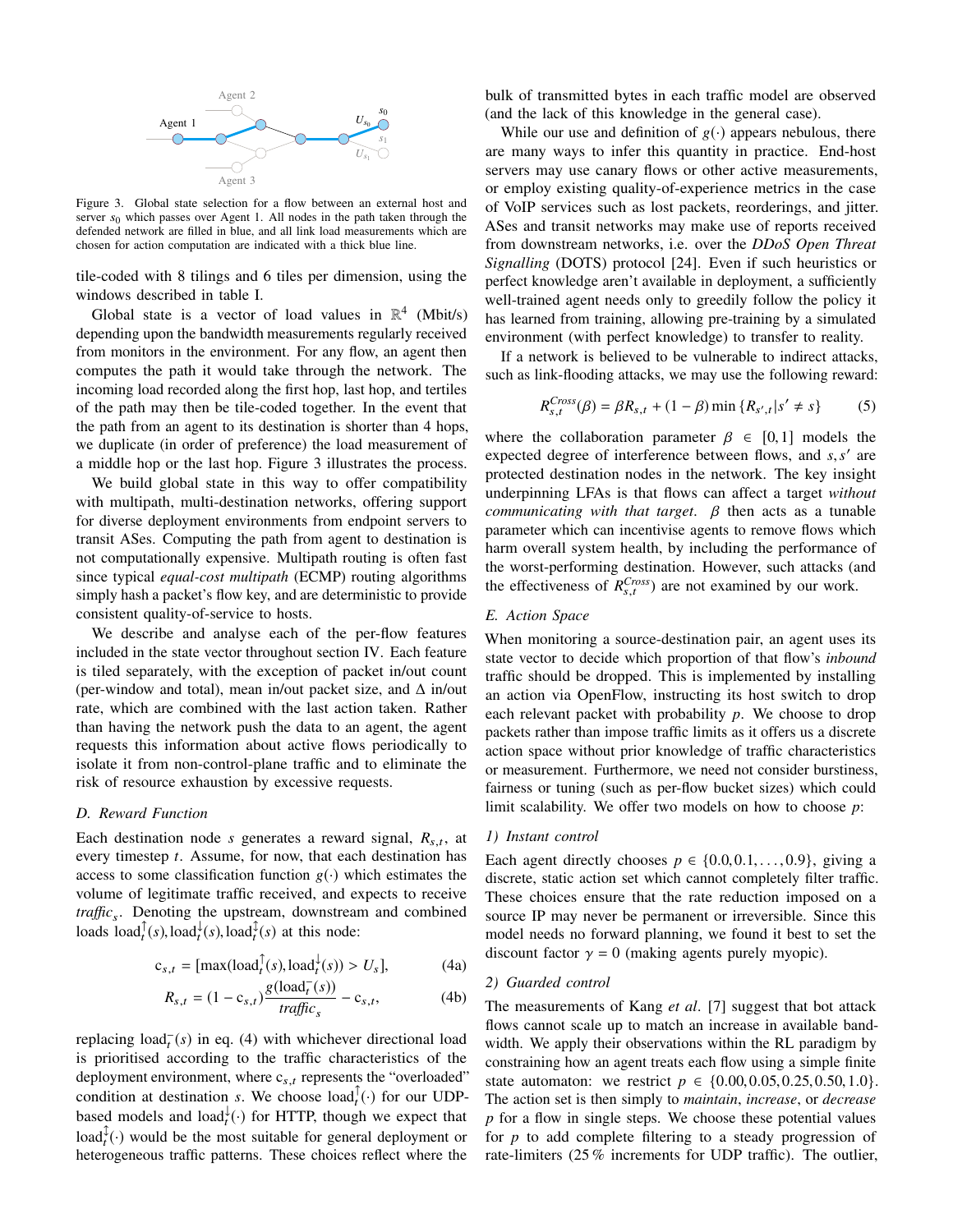$p = 0.05$ , corresponds to roughly a 50% rate reduction for TCP flows in our test topology. This uneven spread of choices for *p* allows light and heavy rate reduction to be applied to both congestion-aware and congestion-unaware traffic as required.

To enable temporary bandwidth expansion in all deployments, every flow is initially placed under light packet drop ( $p = 0.05$ ); this is chosen above the equivalent for UDP due to TCP's higher prevalence. Most importantly, an agent must now choose to punish a flow multiple times in succession to cause rapid degradation, reducing variance while allowing an agent to see how a host reacts to structured changes in the environment.

As each agent now requires the capability to plan ahead, we require a discount factor  $\gamma \neq 0$ , allowing the value of future states to influence state-action value updates. We found the setting  $\gamma = 0.8$  to be the most effective choice for this hyperparameter during exploratory testing.

# *3) Risks*

Our mode of action means that each agent is in control of pushback [\[25\]](#page-14-6), and so carries a risk of introducing collateral damage into the network. This is particularly severe when handling TCP traffic: the Mathis equation [\[26\]](#page-14-7) states that TCP bandwidth is proportional to  $1/\sqrt{p}$  (noting that *p* is nonzero in any real network) while constant bitrate (CBR) UDP traffic is proportional to  $1 - p$ . This weakness is still present in modern TCP flavours, such as TCP Cubic which in turn has bandwidth proportional to  $1/p^{0.75}$  [\[27\]](#page-14-8). This is of particular importance due to the prevalence of TCP and other congestion-aware protocols within the Internet. Our own analysis of CAIDA datasets [\[28\]](#page-14-9) shows that congestion-aware traffic makes up at least 73–82 % of packets, corresponding to 77–84 % of data volume<sup>[1](#page-6-1)</sup>. QUIC, a future congestion-aware protocol, comprises 2.6–9.1 % of traffic observed on backbone links, depending on location and typical workload [\[29\]](#page-14-10).

This further justifies our focus on per-flow decisions—realworld deployments see many flows pass over any egress point, making global actions (such as those chosen by Malialis and Kudenko [\[5\]](#page-13-4)) more likely to inflict collateral damage. Given the probability that a host is legitimate,  $P_G \in [0, 1]$ , it follows that a host will be malicious with probability  $P_B = 1 - P_G$ . Defining *imperfect service* to mean any case where all *n* hosts connecting over a switch do not share the same classification (i.e., a mixture), then the probability that a switch is delivering imperfect service is  $P_{M,n} = 1 - (P_G^n + P_B^n)$ .

Theorem 1. *As the host/learner ratio n increases, it is more likely that a throttling switch will exhibit imperfect service:*  $\forall n \in \mathbb{Z}^+, P_{M,n} \leq P_{M,n+1}.$ 

*Proof.* Base case:  $P_{M,1} = 0$ ,  $P_{M,2} = 1 - P_G^2 - P_B^2 > 0$ . *Inductive*<br>*sten:* Assume that the theorem holds for *n*. Observe that *step:* Assume that the theorem holds for *n*. Observe that  $P_G^n \geq P_G^{n+1}$  (resp.  $P_B$ ). It then follows that:

$$
P_G^n + P_B^n \ge P_G^{n+1} + P_B^{n+1}
$$
  
 
$$
1 - (P_G^n + P_B^n) \le 1 - (P_G^{n+1} + P_B^{n+1})
$$
  
 
$$
P_{M,n} \le P_{M,n+1} \qquad \qquad \Box
$$

<span id="page-6-1"></span><sup>1</sup><https://github.com/FelixMcFelix/caida-stats>

<span id="page-6-2"></span>

Figure 4. Learned performance of Instant Control agents when benign traffic is UDP-like, using only a single feature as a basis for decisions. Mean IAT, inbound packet sizes, and global state offer the best predictive performance, while most features offer marginal advantage over the unprotected baseline.

**Corollary 1.1.** *Restricting*  $P_G \in (0,1)$  *so that both*  $P_G$  *and*  $P_B$  *are non-zero ensures strict inequality:*  $P_{M,n} < P_{M,n+1}$ .

When considering that many hosts have an especially adverse reaction to our main means of control, flow-level granularity becomes an obvious choice.

#### <span id="page-6-3"></span>*F. Systems Considerations*

Taking many actions per timestep means that any agents are assigned a larger, and potentially unbounded, set of tasks to perform every time they receive load and flow statistics from the network and their parent switch. This introduces some potential issues: the inability to respond to unexpected changes in flow state, delayed service of new flows, and risks that flow states become outdated. At their worst, these risks present additional attack surface to an adversary. To adapt to these problems, we make use of *timed random sequential* updates.

Each agent begins with an empty work list. For the set of flows active in any timestep, we shuffle the list and perform as many action calculations and updates as possible, within a set time limit. Uncompleted work is passed on to the next timestep, until the list is emptied, at which point it is repopulated using the set of available measurements. To ensure that flow control actions are made with recent information, we combine state vectors for unvisited flows in the current work set, and replace the stored vector for all others. State vector combination is done by summing deltas and packet counts, updating means via weighted sums, and replacing all other fields. Following Chen *et al*.'s observations concerning short flows [\[30\]](#page-14-11), we maintain a deadline of 1 ms—in tests, an agent is typically able to process around 3 flows in this time. We expect this should be tuned based on the frequency at which statistics arrive. Naturally, this implies that an agent must carry work forward (and coalesce state updates) when *host density* is  $n > 3$  [\(section VI\)](#page-8-0); this behaviour is not explicitly a property of network size.

#### IV. RETHINKING THE STATE SPACE

<span id="page-6-0"></span>The main element required by a per-source model is a feature set with high predictive power, so that behavioural differences are apparent to an agent. Elaborating on the statistics discussed in [section](#page-3-2) II-C which others have shown to be effective, we believe the following features to be useful (and humanly justifiable), and investigate their use alongside different traffic types:

Global state: This is the vector of load measurements along a flow's path introduced in [section](#page-4-1) III-C. These values indicate the overall health of the network, and crucially are all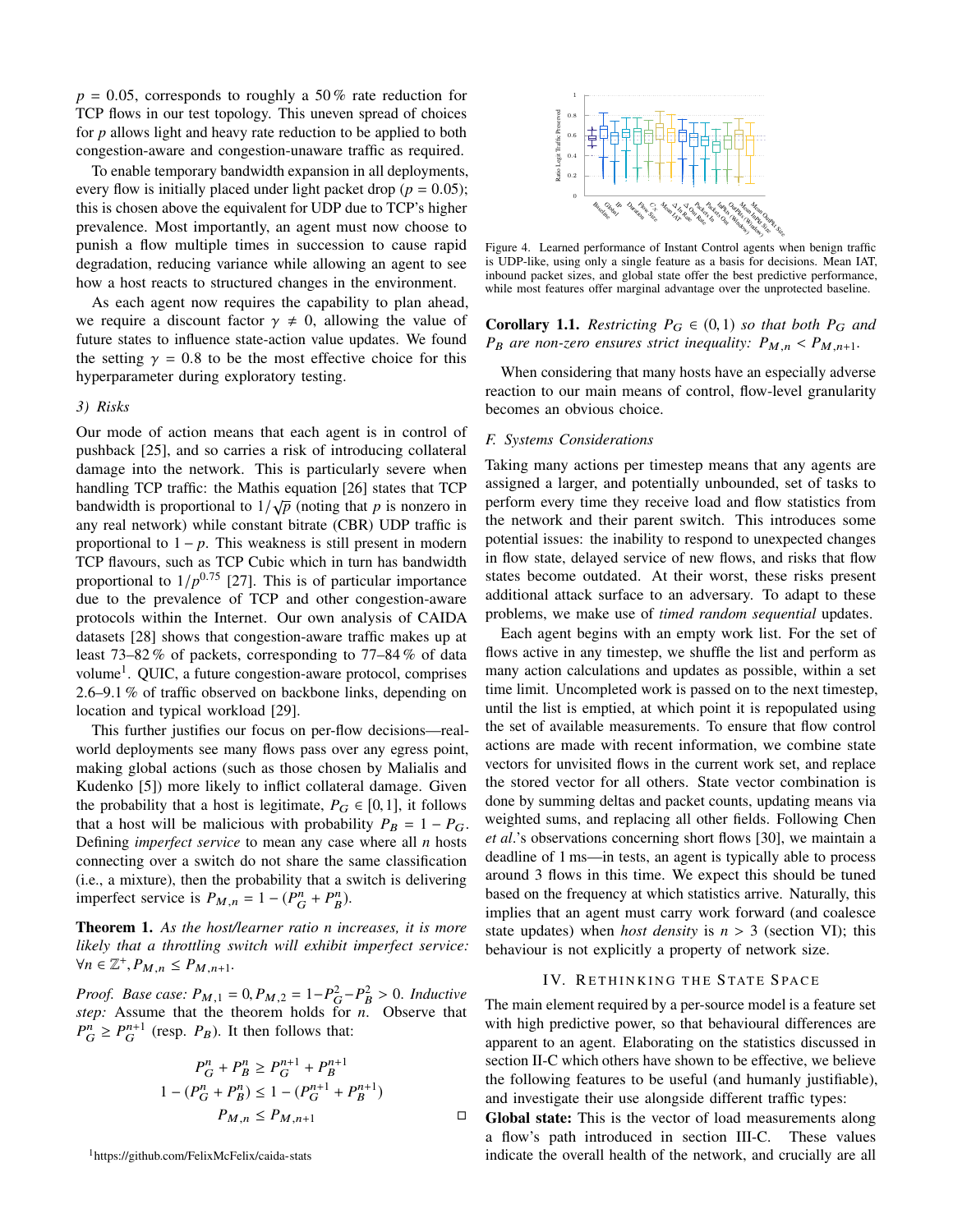<span id="page-7-2"></span>

Figure 5. Learned performance of Instant Control agents when benign traffic is TCP-like, using only a single feature as a basis for decisions. All of the chosen features can offer a marked improvement over no protection at all. Global state and Mean IAT still offer the greatest improvement above baseline, but packet-level statistics are considerably less effective for this class of traffic.

<span id="page-7-3"></span>

Figure 6. Learned performance of Instant Control agents when benign traffic is TCP-like, combining each feature with the last action taken as a basis for decisions. This combination causes a significant improvement in the effectiveness of packet-level and per-window statistics.

measurements which an agent directly controls.

Source IP address: While trivial to spoof (and thus of limited use for many classes of attack), reflectors are themselves legitimate services being abused by spoofing attackers. As a result, they communicate with attack victims using their own IP address. In real-world scenarios the addresses of reflector nodes might exhibit similarity due to network uncleanliness [\[31\]](#page-14-12), e.g., unhardened services exposed by a single organisation. Last action taken: This encodes an agent's current belief in the maliciousness of a flow. This feature also potentially allows forgiveness, serving as a reference point for determining whether a source mistakenly marked as malicious exhibits different falloff behaviour after punishment. It's important to note that this feature only makes sense once combined with another flow feature, and never appears individually tile-coded. Flow duration and size: Features which describe the length of time a connection has been active, and the amount of data transferred within that time. An extraordinarily long flow, having sent a lot of data, could be more likely to be an amplifier: though most  $(62\%)$  waves of amplifier traffic last shorter than 15 min [\[32\]](#page-14-13), this is considerably longer than the typical length of an HTTP request/response.

Correspondence ratio: The ratio between upstream and downstream traffic for a source IP. We define this to be  $C_X = \min(\text{load}_t^{\uparrow}(\cdot), \text{load}_t^{\downarrow}(\cdot))/\max(\text{load}_t^{\uparrow}(\cdot), \text{load}_t^{\downarrow}(\cdot)),$  where a value close to 0 indicates strong asymmetry value close to 0 indicates strong asymmetry.

**∆** Send/receive rate: The change in traffic rates caused by the last action. Behavioural changes induced by bandwidth expansion/reduction are expected to be most visible here.

Mean inter-arrival time (IAT): A measure of how often packets arrive at the agent's parent switch; low IATs indicate a high number of packets per second, and can be a possible marker of malicious behaviour. We only make use of the mean IAT of *inbound* traffic.

<span id="page-7-1"></span>Table I TILE CODING WINDOWS FOR EACH FEATURE.

| New Feature (unit)            | Range             |
|-------------------------------|-------------------|
| Load (Mbit/s)                 | $[0, U_s]$        |
| IP                            | $[0, 2^{32} - 1]$ |
| Last Action $(\%)$            | [0, 1]            |
| Duration (ms)                 | [0, 2000]         |
| Size (MiB)                    | [0, 10]           |
| Correspondence Ratio          | [0, 1]            |
| Mean IAT (ms)                 | [0, 10000]        |
| $\Delta In/Out$ Rate (Mbit/s) | $[-50, 50]$       |
| Packets In/Out                | [0, 7000]         |
| Packets In/Out Window         | [0, 2000]         |
| Mean In/Out Packet Size (B)   | [0, 1560]         |

(Per-window) packet count: The amount of packets sent to/from a source over a flow's lifetime (or the current window of measurement), similar in use to flow size and mean IAT. Mean packet size per window: Legitimate flows, both TCPand UDP-based, often transmit packets with a distribution of sizes. Attack traffic is not likely to be so diverse: we might expect solely max-size packets in the case of amplification attacks, or minimum-size packets in other flooding attacks.

The exclusion of features such as source/destination ports or protocol numbers is a deliberate choice. If *QUIC* (or a similar protocol) were to become ubiquitous, then these fields would have little to no correlation with the class of traffic a flow might contain. Our aim was to design around this constraint as a form of future-proofing.

All of the above features, save for global state, are 1 dimensional. [Figure 4](#page-6-2) shows the effectiveness of each feature for UDP (resp. [fig. 5](#page-7-2) for TCP), on a single-destination topology [\(section](#page-9-1) VI-A) with  $n = 2$  hosts per egress point averaged over 10 runs. [Figure 6](#page-7-3) demonstrates how feature accuracy varies when tiled alongside *last action*, with similar trends observed when applied to UDP traffic (omitted). The plots show that different protocols and traffic classes are best defended by different features—as such, every feature presented has value in a complete model. All features converge to their highest-observed performance within around 4000 timesteps. In general, some of the most effective features are the global state, mean IAT, mean inbound packet size and  $\Delta$  rates.

# V. TRAFFIC MODELLING

<span id="page-7-0"></span>We contribute network models built around live testing of reactive TCP and UDP traffic in an SDN-enabled environment, which is adaptable to arbitrary topologies, with an explicit focus on preserving their real-time dynamics in a way that trace-based evaluation cannot. First and foremost, we are interested in representative load and packet inter-arrival characteristics and in how these characteristics evolve in response to actions. We introduce these models because we are interested in capturing interactive, correlated back-and-forth exchanges associated with live HTTP traffic; mainly because of the particular interactions between the application-level dynamics, congestion awareness at the transport level and the nature of control signal used.

#### *A. Network Design*

We make use of a fully software-defined network, built using OpenFlow-aware switches in mininet alongside a controller based on *Ryu* [\[33\]](#page-14-14). All internal routers are primed with knowledge of the shortest path to each internal host, while new inbound flows register the "way back" for each hop used, to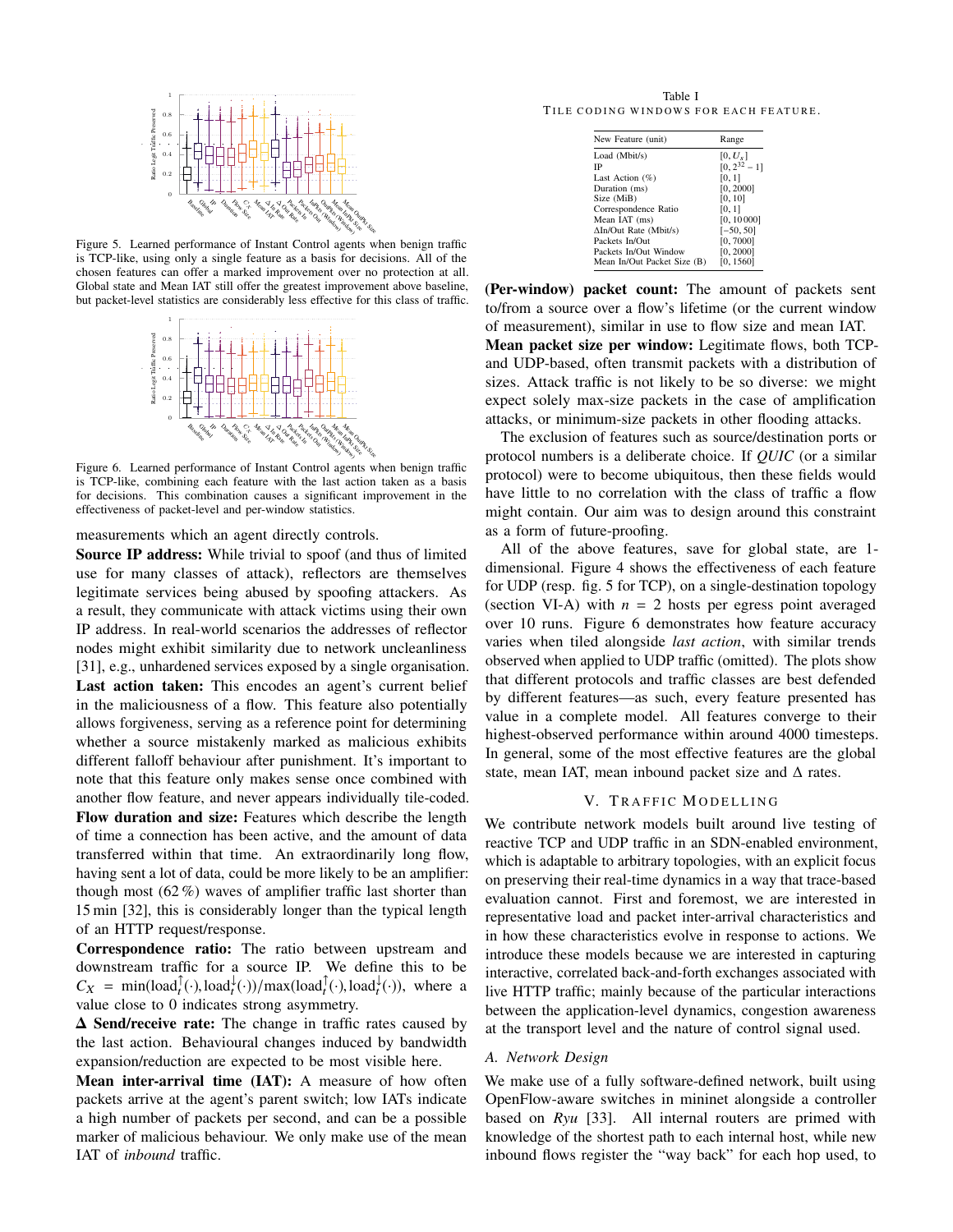ensure consistent traffic conditions for each flow. If several ports offer different (equal-length) paths to a destination, a consistent random port is chosen from the flow-hash by an OpenFlow *Group action* (in *select* mode). If such information is lost, perhaps expiring due to inactivity, it suffices to forward an outbound packet on a random outbound port, as we assume that any external IP is reachable through any of the test network's egress ports (i.e., that it is not connected to any stub ASes). The controller is also responsible for computing how switches respond to ARP requests: this need arises due to the reliance upon Linux's networking stack for live applications, and wouldn't need to be considered for trace-based evaluation.

# <span id="page-8-3"></span>*B. TCP (HTTP) Traffic Model*

To model legitimate TCP traffic, server nodes run an nginx v1.10.3 HTTP daemon, serving statically generated web pages alongside various large files and binaries. Benign hosts run a simple libcurl-based application written in Rust, repeatedly requesting resources from the server. Hosts and clients both use TCP Cubic [\[27\]](#page-14-8). Each host's download rate is limited to match the maximum bandwidth assigned to it, and requests several random files known to exist within a website, followed by any dependent resources for each (stylesheets, images, etc.) as a browser might. On completion, a host changes its IP to generate separate statistics per-flow, while minimising downtime. This presents a balanced distribution of flow duration and size, with large files included to model elephant flows.

# <span id="page-8-4"></span>*C. UDP (Opus/VoIP) Traffic Model*

VoIP traffic exhibits very different characteristics to the above model; packet arrivals are highly periodic due to real-time requirements, flows have a constant bitrate, and do not react substantially to lost packets. Interestingly, DDoS attack traffic is known to share many of these characteristics, offering an interesting detection problem. We present a VoIP traffic model<sup>[2](#page-8-1)</sup> based on Discord<sup>[3](#page-8-2)</sup>, a freely-available messaging and VoIP platform geared toward gaming communities. We chose Discord as our prototype due to its publicly documented API, many open source bot frameworks, large user base, and due to the lack of models for Opus-encoded traffic.

Hosts send RTP traffic with Salsa20 encrypted payloads— 20 ms audio frames at 96 kbit/s. We generate similar traffic at hosts by replaying anonymised traces gathered in general use and tabletop RPG servers; each trace contains only the size of each audio payload, entries denoting missed packets, and the duration of silent periods. We trim these silent periods to a maximum 5 s due to the lengthy talk/silence bursts introduced by users in RPG servers, and estimate the size of missed packets by taking an exponentially-weighted moving average over known sizes. Hosts punctuate audio frames with a 4-byte keepalive every 5 s. All traffic passes over a central server which groups hosts into rooms, and is forwarded to other participants; we do not replicate pre-call Websocket traffic which would be used for authentication. There is no peer-to-peer traffic—the server acts as a TURN relay for all hosts. We find that each flow occupies an expected 52.4 kbit/s upstream bandwidth. To

<span id="page-8-2"></span><sup>3</sup><https://discord.gg>

match the target upload rate assigned to each host, it runs enough individual sessions to meet the target data rate.

# <span id="page-8-5"></span>*D. Attack Traffic Model*

Malicious traffic is generated by use of the *hping3* program, generating UDP-flood traffic targeting random ports. We configure each instance of *hping3* to generate ethernet MTUsized packets (1500 B) with a random source and destination port towards a target server, and configure the output rate *r* (in Mbit/s) by setting the inter-arrival time  $t_{attack} = \frac{1500.8}{r \cdot 10^6}$ . This fulfils certain characteristics of many types of amplification DDoS traffic: it is congestion-unaware [\[10\]](#page-13-9), and packets are larger than the minimum frame size and identically-sized (e.g., NTP amplification traffic is fragmented at the application layer into 482 B chunks [\[34\]](#page-14-15)). We differ from NTP amplification in frame size so that inter-arrival times are larger, to keep emulation of the network feasible at high traffic rates.

#### VI. EVALUATION

<span id="page-8-0"></span>We compare our work most naturally against MARL, introduced by Malialis and Kudenko [\[5\]](#page-13-4), the state-of-the-art in RL-based DDoS prevention. We are most interested in seeing how their approach contrasts with ours across different topologies and workloads. Different network environments will also impose different levels of host density, where popular web servers may have orders of magnitude more clients than egress points from their network—we aim to see how these characteristics affect performance and learning rate. Marl is known to outperform the AIMD [\[35\]](#page-14-16) strategy, yet the state of the art has long since moved on. To paint a more current picture, we compare our work against an effective modern approach, SPIFFY [\[7\]](#page-13-6). SPIFFY tests a proportion of flows by routing them through an alternate path with higher bandwidth, observing how their speed changes some time later. This comparison lets us position our new agent designs against the state of the art, observing that SPIFFY has a similar mode of interaction to RL-based systems (taking action, observing an effect, and acting once again) and does not rely on protocol characteristics or signatures. We make the simplifying assumption that a suitable unused path exists (with identical bandwidth to the server's link). We test 10 % of active flows at a time (according to the authors' observation that there is a factor of 10 difference between the ideal and achieved bandwidth expansion), excluding flows below 50 kbit/s and requiring a  $3\times$  expansion from legitimate flows, making a judgement after 5 s.

To test this, we made use of both traffic models introduced in [section V](#page-7-0) (OPUS and TCP), both topologies discussed below (1-dest vs Fat-Tree), and vary the amount of hosts typically communicating over each agent's ingress/egress node. Additionally, we evaluated our new models in multi-agent mode (*separate*, no model sharing), and in single-agent mode (*single*, 0-cost perfect information sharing). In each case, the algorithm's performance was averaged over 10 episodes of length 10 000 timesteps (setting each agent's  $w = 0$  between episodes). Host allocations at the beginning of each episode were generated pseudorandomly to ensure fairness between episodes—a host is malicious with probability P(*malicious*), and is benign otherwise. Benign hosts generate traffic from

<span id="page-8-1"></span><sup>2</sup><https://github.com/FelixMcFelix/opus-voip-traffic>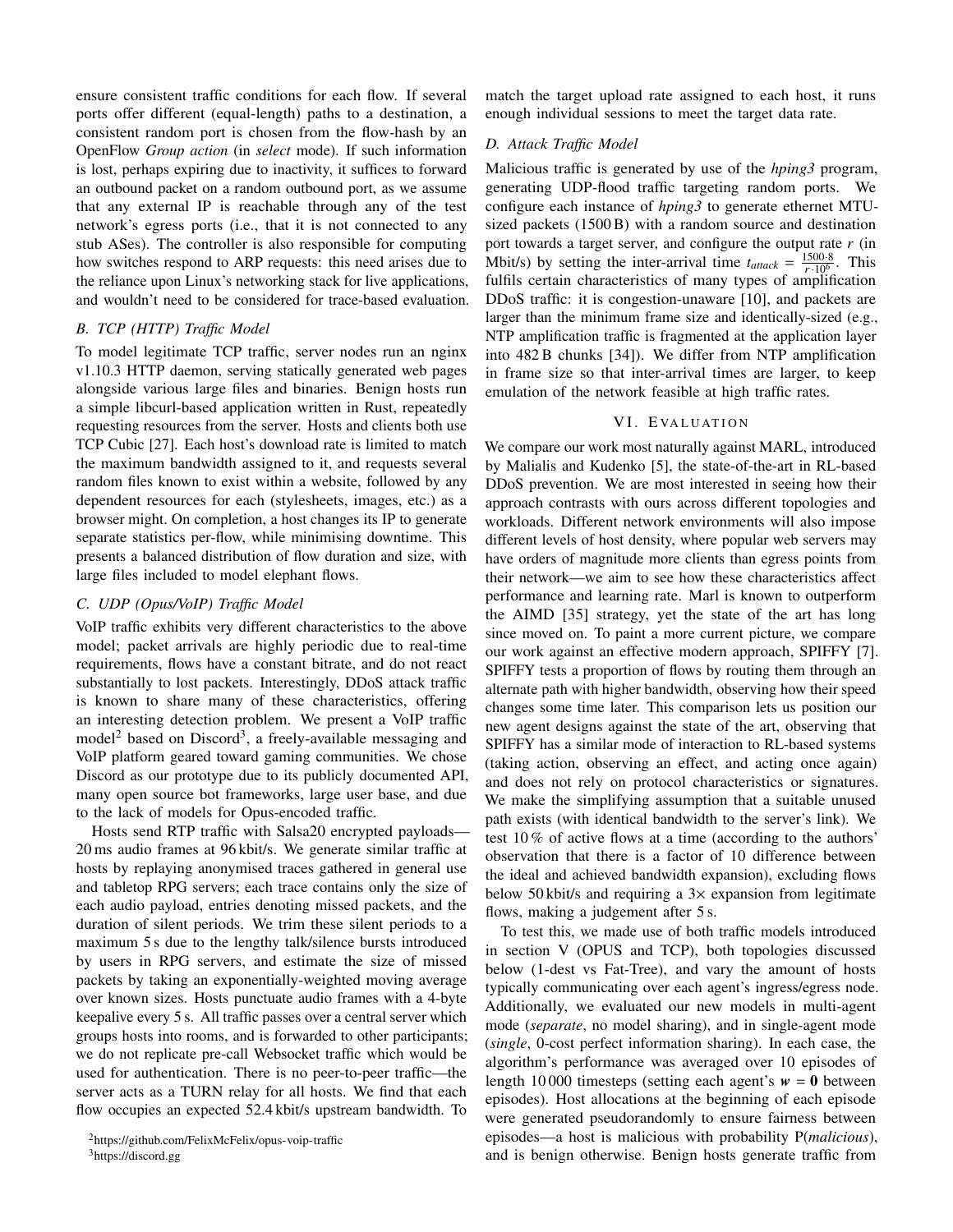<span id="page-9-3"></span>

Figure 7. Network topology diagram, showing how the server and its core switch's  $k$  teams are structured, with  $\ell$  intermediate routers per team, connected to *m* agents which each moderate *n* hosts beyond a single external switch. Red nodes are external, and each blue node hosts an agent.

either [sections](#page-8-3) V-B and [V-C](#page-8-4) depending on the experiment, while malicious hosts generate traffic according to [section](#page-8-5) V-D (both at experiment-dependent rates).

All experiments were executed on Ubuntu 18.04.2 LTS (GNU/Linux 4.4.3-040403-generic x86 64), using a 4-core Intel Core i7-6700K (clocked at 4.2 GHz) and 32 GiB of RAM. All code underpinning these findings is available on a public repository<sup>[4](#page-9-2)</sup>.

# <span id="page-9-1"></span>*A. Single Destination*

The network is tree-structured, where one server *s* connects through a dedicated switch to *k* team leader switches, each connected to  $\ell$  intermediate switches, which in turn each connect to *m* egress switches. We then have  $N_{hosts} = k\ell mn$ . [Figure 7](#page-9-3) demonstrates this. We configured the network topology using  $k = 2$  teams,  $\ell = 3$  intermediate nodes per team,  $m = 2$ agents per intermediate node, and  $n \in \{2, 4, 8, 16\}$  hosts per learner. This is a slight simplification of Malialis and Kudenko's 'online' experiment [\[5\]](#page-13-4), choosing fewer teams but remaining as a single server with a fan-out network.

#### *B. Multiple Destinations*

The previous topology allows for direct comparison against the state-of-the-art, and indeed is illustrative of one way in which attack traffic might aggregate in the network. It is hard, however, to argue its relevance to specific classes of victim or to reason about the interactions it might have with dependent applications. In contrast, the fat-tree topology [\[36\]](#page-14-17) sees regular use in real-world datacentres and scales well horizontally. We use a  $k = 4$  fat-tree, with one pod hosting two servers  $s_0$  and  $s_1$ . *n* external hosts connect through each core switch (where agents are hosted), and communicate with  $s_0$ ,  $s_1$  uniformly randomly. Both servers host identical services. We set  $n \in \{6, 12, 24, 48\}$ hosts per learner (keeping *Nhosts* identical to each tier of the single-host topology), and restrict  $U_{s_0} = U_{s_1} = U_s/2$ .

# *C. Parameters*

The algorithm parameters were set at  $\alpha = 0.05$ , linearly annealing  $\epsilon = 0.2 \rightarrow 0$  by  $t = 3000$  in the case of Marl (8000 actions per agent in the *Instant/Guarded* models).

<span id="page-9-2"></span>Benign hosts each occupied 0–1 Mbit/s, and hosts were redrawn at each episode's start with <sup>P</sup>(*malicious*) <sup>=</sup> <sup>0</sup>.4. Malicious hosts each sent 2.5–6 Mbit/s when attacking UDP traffic, though this was increased to 4–7 Mbit/s when using TCP-like traffic (to meaningfully impact benign flows). Given *n* and P(*malicious*), we see an expected malicious bandwidth

<span id="page-9-4"></span>Table II AVERAGE REWARD FOR COMBINATIONS OF MODEL, HOST DENSITY AND TRAFFIC CLASS WITH A SINGLE DESTINATION.

| Traffic    | $\boldsymbol{n}$ | <b>SPIFFY</b> | Marl  | Instant  |        | Guarded  |        |
|------------|------------------|---------------|-------|----------|--------|----------|--------|
|            |                  |               |       | Separate | Single | Separate | Single |
| OPUS       | 2                | 0.043         | 0.628 | 0.629    | 0.448  | 0.430    | 0.629  |
|            | 4                | 0.069         | 0.538 | 0.653    | 0.449  | 0.308    | 0.571  |
|            | 8                | 0.065         | 0.468 | 0.533    | 0.516  | 0.398    | 0.507  |
|            | 16               | 0.053         | 0.460 | 0.438    | 0.452  | 0.347    | 0.504  |
| <b>TCP</b> | $\overline{c}$   | 0.799         | 0.305 | 0.061    | 0.068  | 0.241    | 0.196  |
|            | 4                | 0.953         | 0.359 | 0.191    | 0.097  | 0.278    | 0.504  |
|            | 8                | 0.995         | 0.362 | 0.376    | 0.201  | 0.357    | 0.605  |
|            | 16               | 0.999         | 0.320 | 0.316    | 0.302  | 0.478    | 0.708  |

<span id="page-9-5"></span>Table III AVERAGE REWARD FOR COMBINATIONS OF MODEL, HOST DENSITY AND TRAFFIC CLASS WITH MULTIPLE DESTINATIONS.

| Traffic    | $\boldsymbol{n}$ | <b>SPIFFY</b> | Marl     | Instant  |          | Guarded  |        |
|------------|------------------|---------------|----------|----------|----------|----------|--------|
|            |                  |               |          | Separate | Single   | Separate | Single |
| OPUS       | 6                | 0.092         | 0.382    | 0.300    | 0.170    | 0.307    | 0.189  |
|            | 12               | 0.096         | 0.217    | 0.322    | 0.275    | 0.333    | 0.235  |
|            | 24               | 0.125         | 0.404    | 0.358    | 0.296    | 0.382    | 0.461  |
|            | 48               | 0.110         | 0.430    | 0.418    | 0.438    | 0.427    | 0.428  |
| <b>TCP</b> | 6                | 0.692         | $-0.222$ | 0.123    | $-0.018$ | 0.121    | 0.116  |
|            | 12               | 0.896         | 0.008    | 0.132    | 0.008    | 0.163    | 0.266  |
|            | 24               | 0.974         | 0.063    | 0.130    | 0.024    | 0.337    | 0.390  |
|            | 48               | 0.995         | 0.156    | 0.219    | 0.111    | 0.431    | 0.499  |

1.27–1.87 and  $2.03-2.18\times U_s$  respectively. For our choices of *n* in both topologies, we observe  $N_{hosts} \in \{24, 48, 96, 192\}$ , and an expected number of malicious hosts  $\mathbb{E}[N_{attackerS}] \in$ {9.6, <sup>19</sup>.2, <sup>38</sup>.4, <sup>76</sup>.8}. For the largest choice of *<sup>n</sup>*, we see an expected total attack traffic  $\mathbb{E}[V_{attack}]$  = 334.05 and 422.4 Mbit/s for Opus and HTTP traffic respectively.

 $U_s$  was fixed at  $N_{hosts}$  + 2 Mbit/s (to account for burstiness), and each link had a delay of 10 ms. All links had unbounded capacity, save for each server-switch. These parameters match those of the original study to enable direct comparison, and many are (to the best of our knowledge) arbitrary, but we justify our range of *n* as capturing increasing scales of host activity.

#### VII. RESULTS

<span id="page-9-0"></span>We now examine the performance of our two new models (*Instant*, *Guarded*) as compared against existing RL work (*Marl*) and *SPIFFY* under different traffic behaviour and topologies, varying the host-to-learner ratio *n* and environment. We present the average rewards for all combinations of these factors in [tables II–](#page-9-4)[III—](#page-9-5)providing a rough idea of expected performance, with the highest-performing model in bold and the best RLbased model underlined. Average rewards take into account any portions of time that an agent allows illegal system states. Several plots augment this, illustrating peak performance or the amount of time which an agent requires to learn.

#### *A. Congestion-unaware traffic*

In a single-destination network, we observe that Marl's performance degrades as *n* increases. Typically, our *Instant* agent design achieves the best performance in multi-agent mode, having lower collateral damage than the current state-of-the-art, but sharply degrades at low *n* when agents share experience. This trend reverses for the *Guarded* model, which improves as *n* increases and in single-agent mode—when  $n \geq 4$ , the singleagent variant offers consistent improvement. [Figure 8](#page-10-1) shows the preserved traffic in multi-agent mode. When defending multiple destinations, we see a sharp decrease in the effectiveness of all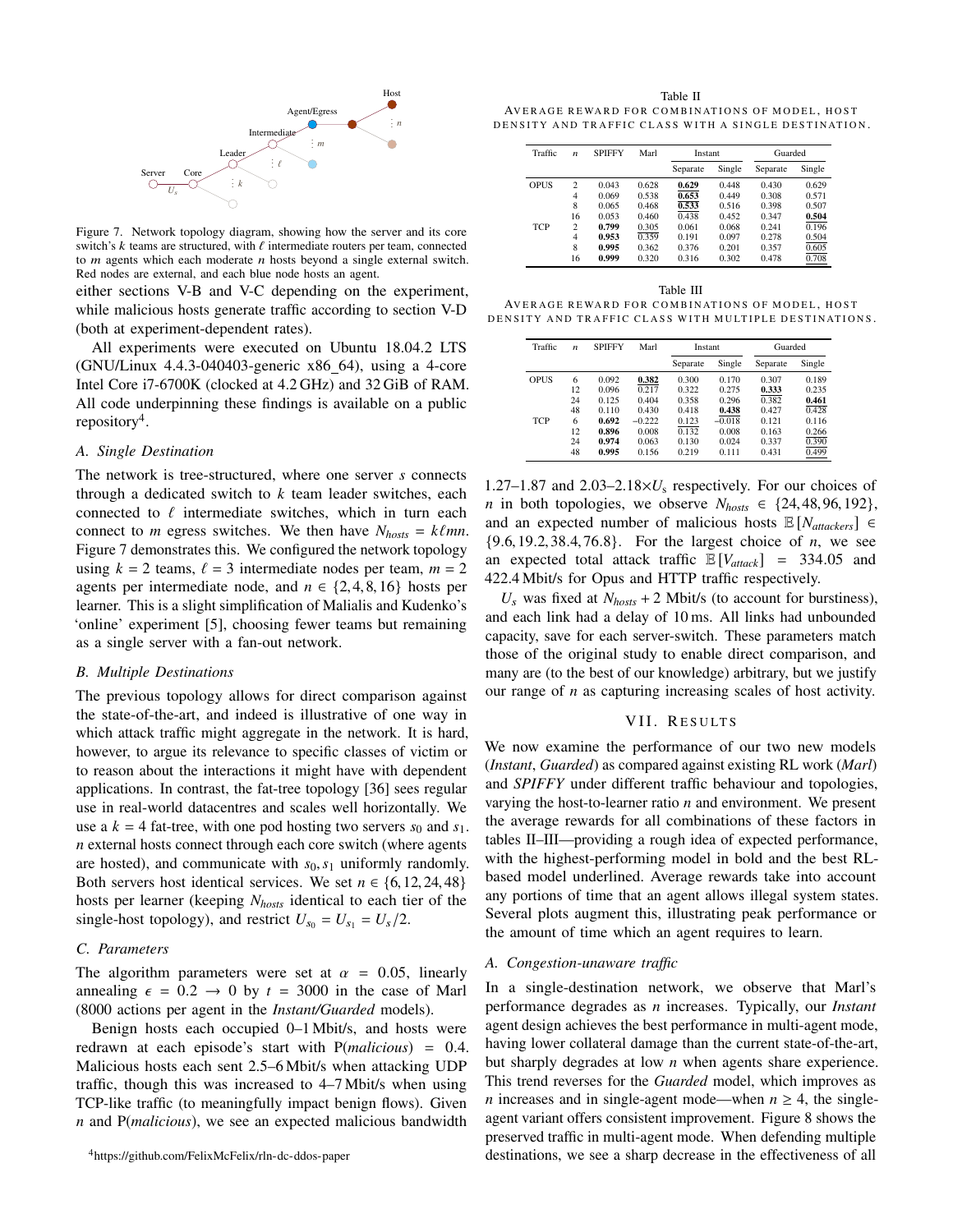<span id="page-10-1"></span>

<span id="page-10-2"></span>Figure 8. Online performance for Opus benign traffic in a single-destination network, multi-agent mode. *Instant* outperforms Marl for  $n \in \{4, 8\}$  (with higher variance), but performs similarly to Marl at  $n \in \{2, 16\}$ . *Guarded* underperforms compared to the other agent designs in this problem variant.



Figure 9. Online performance for HTTP benign traffic in a single-destination network, single-agent mode. *Instant* and *Guarded* exhibit similar efficacy at n = 2, protecting less traffic than Marl. Only *Guarded*'s performance rapidly increases with  $n$ , achieving a considerably better median and lower variance than the other models. The longer tails of outliers typically indicate the longer training time the new models require—we observe that *Guarded* typically has considerably lower variance once it has converged on a stable policy.

agent designs. Our new agent designs become more effective as *n* increases, while Marl's effectiveness is roughly constant (aside from the outlier at  $n = 12$ ). Interestingly, SPIFFY is unable to effectively protect constant bitrate traffic.

#### *B. Congestion-aware traffic*

[Table II](#page-9-4) shows that Marl offers a low (though fairly consistent) level of protection for TCP traffic, which the *Instant* agent offers no substantial improvement over. However, *Guarded* agents offer a remarkable improvement for this class of traffic, particularly when experience can be shared—offering a 2.21× improvement over the state-of-the art during training, which is made clearer in [fig. 9.](#page-10-2) [Figure 10](#page-10-3) shows that this model can protect a peak 80 % of TCP traffic (2.5× improvement) after just 100 s, but also that all of the new models require considerably longer than Marl to learn their best-achieving policy. We observe that the same trends present themselves in the multi-destination topology: *Guarded* remains the best fit

<span id="page-10-3"></span>

Figure 10. Online performance of standard and single-agent models in a singledestination network with  $n = 16$  hosts per egress point, HTTP traffic. At this level of host density, *Guarded* reaches higher peak performance sooner and is considerably more consistent throughout the episode. *Guarded* benefits greatly from information sharing, converging to protect around 75 % of TCP traffic within 100 s. The *Instant* model converges to Marl's level of performance.

<span id="page-10-4"></span>Table IV AVERAGE REWARD VERSUS ATTACK VOLUME.

| Factor | $\mathbb{E}[V_{attack}]$ (Mbit/s) | Reward |
|--------|-----------------------------------|--------|
| 1.5    | 633.6                             | 0.671  |
| 2.0    | 844.8                             | 0.625  |
| 2.5    | 1056.0                            | 0.620  |
| 3.0    | 1267.2                            | 0.619  |
| 3.5    | 1478.4                            | 0.600  |

for TCP, in both training modes. Crucially, the rigid tree of learners and teams which define Marl, along with its lack of action granularity, seem to be a poor fit in this environment. In both cases, SPIFFY greatly outperforms the RL-based methods.

#### *C. Increased Attack Volume*

To assess the effect of larger volumes of attack traffic, we increase an attacker's output by various factors, supposing *n* = 16 with HTTP traffic (*Guarded*, Single); [table IV](#page-10-4) records the expected rate of attack and average performance. The initial increase in traffic volume causes the steepest reduction in performance (due to the increased cost of incorrect action), though performance levels out as attack traffic increases.

#### *D. Computational Cost*

Measurements from each of these experiments indicated that the cost of computing any action is typically within 80–100 µs per flow. This is reassuring when measured alongside the insights from other work. Chen *et al*. [\[30\]](#page-14-11) observe that, ideally, actions must be computed and taken within 1 ms to have a meaningful affect on short flows. That our starting point falls significantly below this threshold allows us to safely consider more costly actions or larger state spaces, which would typically increase the computational cost. This cost is constant and independent of network size. As discussed in [section](#page-6-3) III-F, we are able to judge 3 flows before this deadline: the difference is primarily accounted for by serialisation/communication delays and singlethreaded processing in the Python language.

#### VIII. DISCUSSION

<span id="page-10-0"></span>Model performance: Of the results presented, *Guarded*'s unpredictable (often worse) starting performance is unexpected, given its far smaller action space. It's natural to expect that this would make the model easier to learn, but the additional state required appears to make the task *harder*, beyond even the value of choosing a non-zero discount factor (adding forwardplanning to explicitly mitigate this effect). Accordingly, we see that this design performs best (and exhibits considerably lower variance) when agents learn from as much knowledge as possible: high *n* and single-agent training. To filter incoming traffic from a source, it must decide to degrade inbound traffic multiple times in a row, reducing the likelihood that a legitimate flow is punished by accident. Our belief is that *Guarded* is a considerably stronger model for these reasons, and its successes offer strong rationale to consider the best schemes for efficient information sharing. Paradoxically, *Instant* generally achieves the best performance for UDP traffic yet actively suffers when trained as a single learner—this may occur due to a roughly even spread of values between disparate actions, due to shared characteristics between legitimate and malicious flows.

Although we have improved upon Marl in both identified problem cases, the improvements are not quite on the order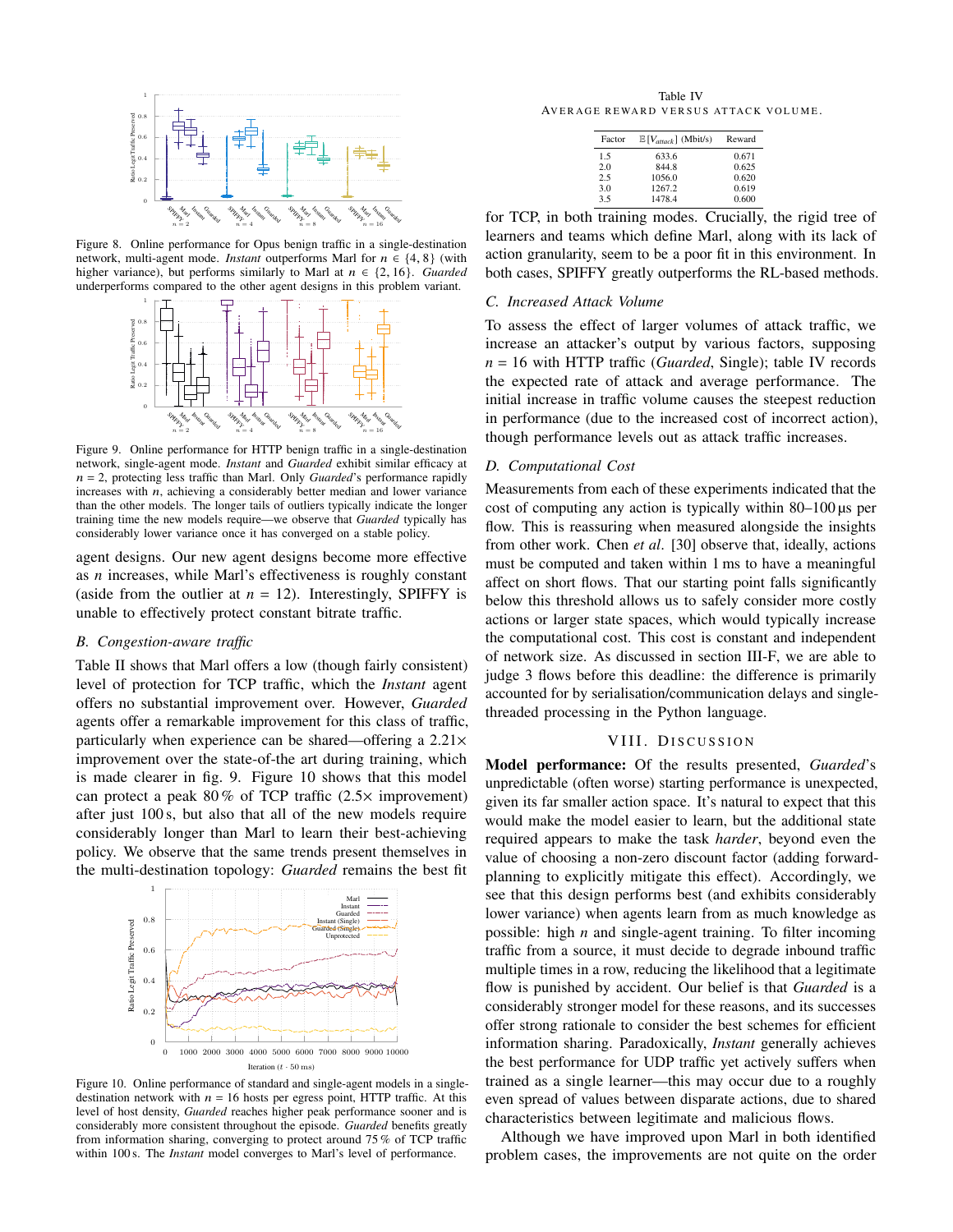we'd expect for UDP traffic. The most likely explanation is that agents are converging to, and becoming stuck in, locally optimal (but globally sub-optimal) policies. The increased state space size makes this a more likely occurrence, as does the unclear effect of hyperparameters  $(\alpha, \gamma)$  as we scale up the state space. We suspect that these difficulties may be exacerbated by the competitive nature of learning that these models embody: agents are learning action values for multiple features simultaneously, taking many actions at once (making it harder to observe the true value of each action), and controlling shared global state. Although our design does take steps to counteract such effects, these mitigations may not be enough. Moreover, benign UDP traffic shares many characteristics with attack traffic, suggesting that more training samples or some unknown feature might aid control, or that it may be worthwhile to extensively pre-train agents non-competitively on each feature using individual flows.

Most importantly, what we wish to impart is the knowledge that while the models and techniques we present here are a significant improvement over past RL-based work, this strand still trails behind existing (exact) DDoS flow detection mechanisms where TCP traffic is concerned. The ability to better protect VoIP traffic when compared against one of these approaches is a curious observation, which suggests that other (exact) protocol-agnostic approaches may carry hidden assumptions and is a promising direction for future investigation. Similar traffic makes up a significant fraction of network load today (18–27 %). Although we have conducted work to map the territory, there are still more advancements to be made before RL-based DDoS defence is truly competitive. The benefits we have at present are, however, substantial. What we offer above many of the approaches we discuss in [section IX](#page-12-0) are potentially more flexible deployments, low-overhead and fixedcost decision-making, without requiring active measurement or the network resources and capabilities that the most effective techniques rely upon. Moreover, our decision making processes are entirely agnostic of the protocol or content of traffic, offering future-proofing against the introduction of new transports.

Security concerns and vulnerability: Can an agent be flooded with new flows to reduce their ability to make decisions? One of the risks introduced by our policy update strategy is that so much work can be queued up that an agent is never able to act on some attack flows. The natural solution is to impose an upper bound on the amount of action computations/policy updates that can be performed before a work list is discarded completely. This removes the guarantee that all flows will be visited fairly often, but if updates occur regularly then this random sampling may be sufficient to achieve good performance.

Can an attack on the controller can impact our approach? This question hinges upon whether the deployment environment is a traditional network or is fully SDN-enabled—each agent is, in a sense, *a* controller alongside the network's controller. In a traditional network, only the agents act as controllers, but since they periodically request per-flow data (rather than continuously receiving it) no amount of flows generates more requests or messages to the agent. More work is generated, but we discuss how to handle this safely above. Accordingly, agents can never be stalled by request volume: their only remote

communication (load measurements) comes from trusted nodes, is highly periodic, and has constant size. The same logic holds for a fully software-defined network. Recalling that we do not employ the network's controller to install filtering rules on edge switches, an agent's ability to act is unimpeded. Thus, the controller is made no more vulnerable than in any other SDN. The only necessary change for such a scenario is that a load measurement which has not been updated (due to a timeout or missed deadline) should be set at  $R_t = -1$ .

Machine learning algorithms have earned a reputation for eluding human interpretation, while being vulnerable to evasion and poisoning. Given the security risks associated with introducing such techniques, it is natural to be concerned with the interpretability of the models we have proposed. With the exception of global state, the tile coding parameters we make use of ensure that the set of outputs for each feature we add is relatively enumerable: for *n* tilings and *c* tiles per dimension there are  $nc^{\dim f}$  individual action value vectors per feature *f* (48 for the new features we introduce, 10 368 for global state), though considerably more combinations thereof  $(c^{n \cdot \dim f})$ . Furthermore, system state which is dependent on many signals drawn from across a wide network (such as our global state) is difficult to exert precise control over. These signals' topological separation, in concert with their burstiness and unpredictability, may have substantial effects on an attacker's capabilities.

Real-world Deployment: Currently, we assume that switches support an extension to OpenFlow to enable remotely installable packet-drop rules, either by running a modified version of OVS on commodity hardware at these locations or through custom firmware for egress switches. Similar functionality could be employed by making use of OpenFlow's meter rules.

Where overheads are concerned, the state space sizes guarantee that an *Instant* agent's policy remains under 520 KiB, although in practice our sparse representation typically leads to far smaller policies: ∼17.8 KiB from our experiments. *Guarded* policies are 30 % of this size. As we have described earlier, action updates require a constant number of floating point operations—160 floating point additions and 32 multiplications per update of  $w$  with per-tile updates, above the 160 additions required to choose an action. The vast majority of these operations can be vectorised trivially, if such hardware is present. Action computation for *Guarded* agents is cheaper still, requiring only 48 additions per action. Beyond this, we require that egress switches are capable of co-hosting an agent (i.e., through *network function virtualisation*), with the necessary hardware to support this. We believe that it may be possible to implement similar behaviour on standard commodity switches through application of *programmable data planes* [\[37\]](#page-14-18).

Gathering and transmission of load/flow statistics would be difficult to perform as often as an emulated environment allows, without inadvertently affecting host traffic. However, the measurements acquired in such a scenario are likely to be less noisy (by being collected over longer periods of time), which could aid training. The main bottlenecks are likely in forwarding the load measurements from various aggregation points (which can be made more efficient through multicast) and in running some estimator  $g(\cdot)$  to condition the reward function. We expect that agents will be able to share policies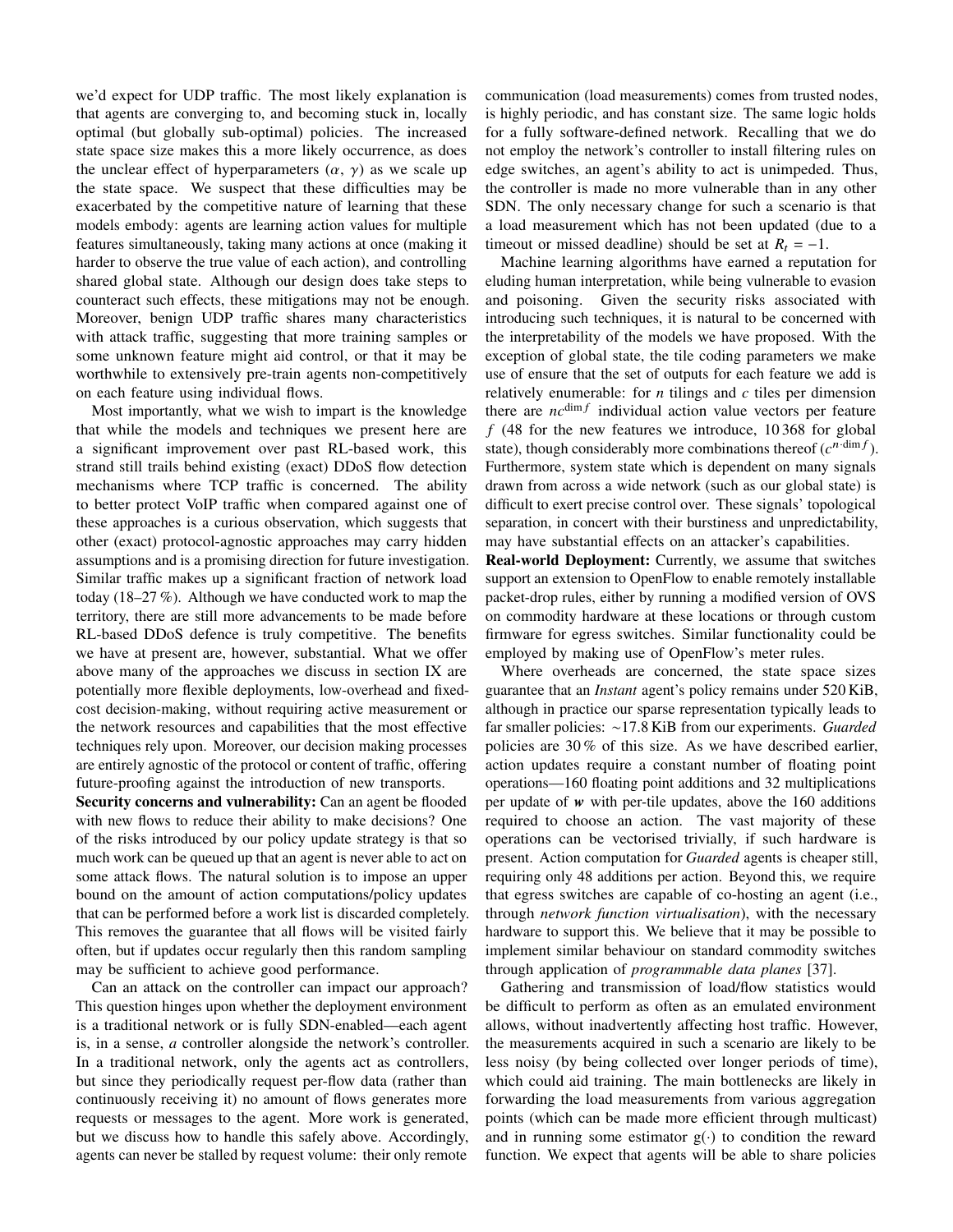for all features, which may help to offset the reduced rate of incoming experience. Regardless, it will take longer to achieve enough state-state transitions to converge on a good policy.

One limit of SDN-capable hardware is that OpenFlow rules occupy 6× the space of standard rules—commercial switches only have TCAM space for 2–20 k rules [\[38\]](#page-14-19). Our approach consumes a rule for each active flow (the host density), and by the end of an experiment a switch can accrue around 900 rules. While we use a default fallback action to maintain connectivity, eviction of high-value decisions which filter high-bandwidth attackers poses a significant risk. Given that most flows are small (with the majority of bytes coming from a few "heavy-hitters") [\[39\]](#page-14-20), it may suffice to only apply RL-based analysis to larger flows. OpenFlow rules have an *importance*, controlling which rules may be evicted by a new entry (preventing entries from evicting those with higher importance). If an agent is to act on all flows, a solution is to assign an importance of 0 to mice flows, 1 to elephant flows, and 2 to total filtering (leaving agents to time out and remove elephant flow rules to prevent bloat). Given the high churn and prevalence of mice flows, eviction here is most likely to affect flows which are complete. In both cases, extra rules can be made available by upgrading rules which completely filter a flow into upstream blackholing (as in collaborative approaches [\[40\]](#page-14-21)), having the agent remove this rule once blackholing is active.

# IX. RELATED WORK

<span id="page-12-0"></span>DDoS Prevention: Braga *et al*. [\[41\]](#page-14-22) examine the detection of flooding DDoS attacks through *self-organising maps*, using SDN to gather statistics effectively. Many of their features aren't overly relevant, as their focus is not active defence or discovering *which* hosts contribute to an attack. The closest available approach within this field is that of Malialis and Kudenko [\[5\]](#page-13-4) (whom we have positioned our work against), and their contribution in applying RL to the task of intrusion prevention is significant: their work helps to show the viability of live, adaptive, feedback-loop-like control of the network to detect and prevent DDoS attacks. They create a tree overlay topology (subdivided into teams), where each agent applies packet drop to *all* flows inbound to a protected server. Our results show that their technique underperforms at high host density and when congestion-aware traffic dominates—that their results do not demonstrate this suggests an evaluation driven purely by traces (rather than live application dynamics).

*SPIFFY* [\[7\]](#page-13-6) aims to remedy transit-link attacks by observing how flows from each source respond to a sudden increase in available bandwidth. Kang *et al*. realise that bots participating in an attack are often unable to match this bandwidth expansion (having already saturated the capacity of their outbound links), while legitimate flows typically speed up to match the new fair-share rate. A weakness of their approach is that computing a route to measure bandwidth expansion on real networks can be costly (up to 14 s for the Cogent topology), and that the low expansion factors in real network can require more "rounds" of filtering. By contrast, our approach takes a constant time to compute an action for a flow regardless of topology size. Their assumptions about traffic response to such bandwidth expansion do not hold for constant bitrate flows (e.g., VoIP)

and may not extend to HTTP DASH flows, both of which make up a sizeable proportion of network traffic.

*Athena* [\[15\]](#page-13-14) is a generalised SDN framework for intrusion detection, but has shown the use of a *k-nearest neighbours* classifier to detect individual attack flows. Although heavyweight (and proven to be effective compared with Braga *et al*. [\[41\]](#page-14-22)), their comparison against SPIFFY lacks the quantitative evidence required to understand how the system compares. Smith and Schuchard [\[42\]](#page-14-23) use AS-level routing to tackle both transit-link and flooding-based attacks. This view is taken due to the perceived cost of per-stream classification and inherent sensitivity to adversarial examples. The approach is creative, relying upon BGP *fraudulent route reverse poisoning* to preserve traffic to a target AS, but unlike SPIFFY the approach doesn't actually *remove* the congestion. Because of this, flooding-based attacks aren't fully alleviated.

RL in Networks: Earnest, well-considered application of RL towards the challenge of intrusion prevention has seen comparatively little examination. Past work treats the paradigm as a traditional classifier for anomaly detection [\[43\]](#page-14-24) and DDoS prevention [\[44\]](#page-14-25). Given that the main strengths of RL techniques are the ability to control ongoing interaction and adapt by observing the concrete effects of actions, such works don't apply the rich literature on the subject to its fullest potential.

For categorising how RL fits into solving problems, we label works as direct- or indirect-control RL. A *direct-control* RL problem is one where the RL agent(s) learn optimal control over a set of actions as the *primary* defence or decisionmaker—requiring measurements, reward functions and action sets tailored for this purpose. To date, the best-fitting example we have encountered is that of Malialis and Kudenko [\[5\]](#page-13-4). An *indirect-control* RL problem is one where agents act in service to *another technique* responsible for decision-making, optimising or generalising aspects of its operation beyond that of hand-coded heuristics. A past example includes learning when best to share knowledge between *hidden Markov model* anomaly detectors [\[45\]](#page-14-26). This work is weakened by its reliance on the problematic 'DARPA99' dataset [\[2\]](#page-13-1), but the idea itself is well-treated. Outside of intrusion detection, there has been growing interest in the use of RL in data-driven networking, such as for intra-AS route optimisation [\[46\]](#page-14-27) and resourceconstrained process allocation [\[47\]](#page-14-28). Mao *et al*. [\[48\]](#page-14-29) employ client-side observations of network state and video performance with RL to optimise bitrate selection for multimedia streaming. *AuTO* [\[30\]](#page-14-11) employs deep RL to perform traffic optimisation. Crucially, they find that the vast majority of flows are shortlived, requiring effective decisions in less than a millisecond. To overcome the high latency of action computation via a neural network, two agents are trained, handling aspects of short and long flows respectively. The first learns to optimise the flow size thresholds to demarcate long and short flows; these short flows are routed by ECMP. The second agent makes bespoke decisions about routing, prioritisation etc. for each of the remaining long flows.

#### X. CONCLUSIONS AND FUTURE WORK

Through this paper, we have discussed reinforcement learning and its relevance to network intrusion prevention. We believe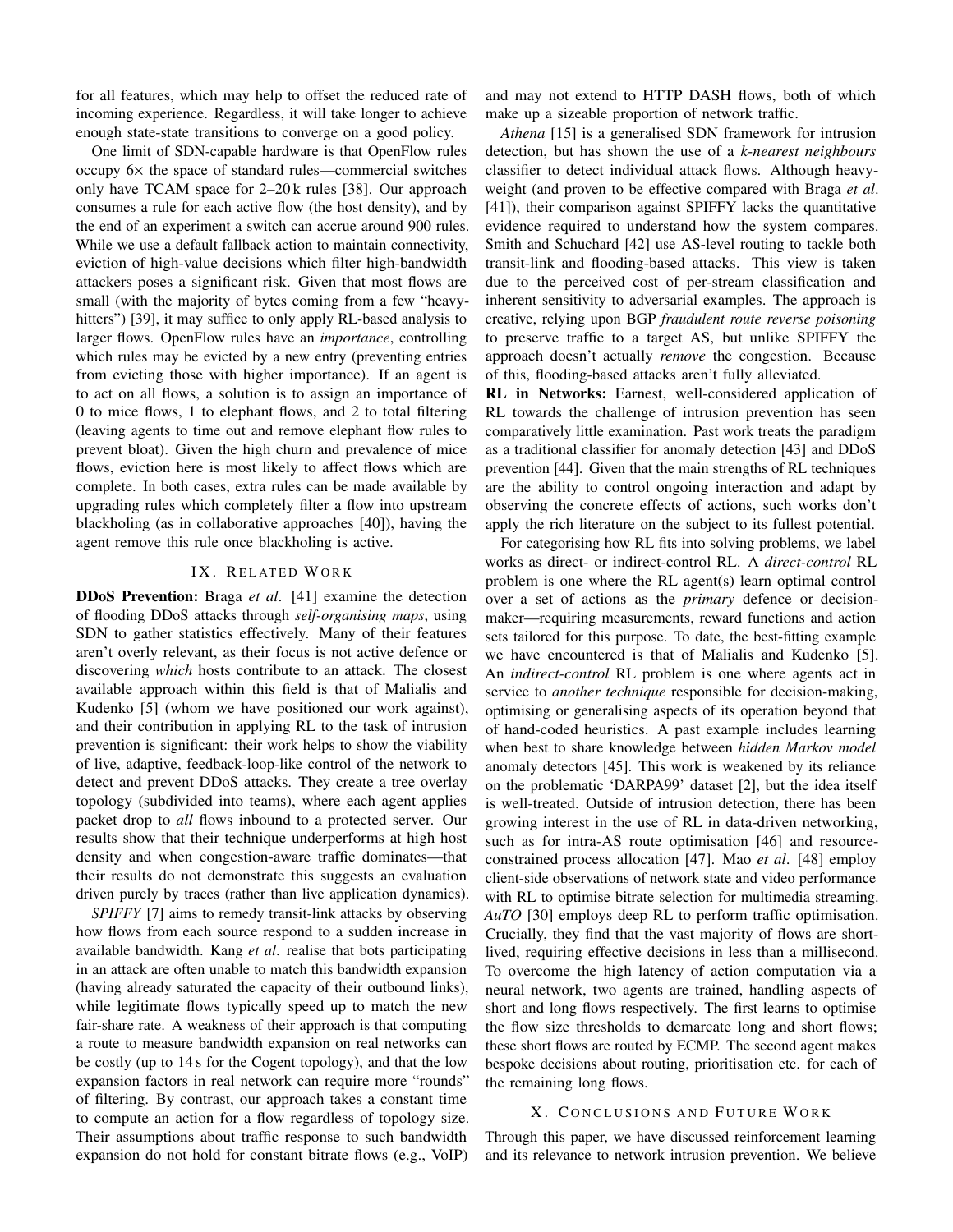the potential to learn feedback loop-like control online and against non-stationarity makes it particularly suited to the problems endemic to the field. We identified weaknesses in past work, recommending an RL agent which acts per flow, and have outlined the algorithmic and engineering choices needed to make its deployment feasible. Supporting this, we've presented an in-depth examination of our feature space, offering quantitative and qualitative justification for our choices. Our evaluation shows that our new agent designs considerably advance the state-of-the-art in RL-based DDoS prevention, with *Guarded* agents showing the most promise for future evaluation.

The most direct improvements to be made lie in the correct protection of legitimate UDP traffic, which our agent designs have difficulty safeguarding. Outside of this, there is scope to test these new techniques against link-flooding attacks in large-scale topologies using reward functions such as [eq. \(5\).](#page-5-2) Simulation is the most likely avenue for such evaluation.

The remaining weaknesses invite many improvements worth investigation. A problem we raised (without a clear solution) was the design of reward functions which do not rely upon heuristic estimates or a priori knowledge of benign traffic content. If true online learning is desired (i.e., coping with a non-stationary environment), then such reward functions are sorely needed. While  $load_t^{\{\!\!\{\right\}}(\cdot)$  is likely to be a good candidate for many deployments, we believe that finding an effective metric derived from the individual statistics we suggested serves as an interesting research problem.

Given that one of the advantages of RL methods is the ability to handle non-stationary problems, it is important to propose and test sensible simulations or captures of evolving networks. While it is known that DDoS attack strategies evolve in real time [\[49\]](#page-14-30), evaluation is difficult at present since no works detail what patterns such evolution might take. Regardless, these scenarios present ideal circumstances to apply adaptive exploration [\[50\]](#page-14-31), changepoint detection, or intelligent sampling methods to judge which flows are most worthy of consideration. For estimating *when* to explore, we believe that the intersection of signal processing and RL is as-yet unexplored.

Effective real-world deployment of RL-based defences cannot assume that switches in a network will support a custom version of OVS or other arbitrary software, introducing the question of whether agent training, execution and distribution may be possible when using *programmable data planes* [\[37\]](#page-14-18). We also expect it will be fruitful to look into *how* agents may share knowledge with one another.

Although we believe that the security landscape for classical RL models is not *identical* to that of neural-network based approaches (particularly with such noisy, volatile, and hard-tocontrol data), there is still immense value in determining the exact capabilities of a sufficiently powerful adversary as the risk of external control still exists. In particular, we believe that poisoning attacks and evasion attacks merit close consideration.

We hope it is clear that reinforcement learning holds promise and can inspire further innovation. It allows us to offer distinct advantages above existing works, such as protocolagnostic DDoS flow detection, flexible deployment, and automatically learned low-overhead decision-making—without requiring many of the network resources or capabilities that

other techniques rely upon. It's hoped that more research in this direction will open the door to works which *respect the complexity of the network*; evolving topologies, natural change in traffic and protocol distributions, and the mutation of attacks.

# **ACKNOWLEDGEMENTS**

The authors would like to thank Colin Perkins, Mircea Iordache, Qianru Zhou, Charles Rutherford, Marco Cook and Cristian Urlea for their advice and technical assistance, and their anonymous reviewers. This work has been supported in part by the UK Engineering and Physical Sciences Research Council [grants EP/N509668/1, EP/N033957/1 and EP/P004024/1] and European Cooperation in Science and Technology (COST) Action CA15127: RECODIS—Resilient communication and services. REFERENCES

- <span id="page-13-0"></span>[1] M. H. Bhuyan *et al*., 'Network anomaly detection: Methods, systems and tools', *IEEE Communications Surveys and Tutorials*, vol. 16, no. 1, pp. 303–336, 2014.
- <span id="page-13-1"></span>[2] R. Sommer and V. Paxson, 'Outside the closed world: On using machine learning for network intrusion detection', in *31st IEEE Symposium on Security and Privacy, S&P 2010, 16-19 May 2010, Berleley/Oakland, California, USA*, 2010, pp. 305–316.
- <span id="page-13-2"></span>[3] S. Axelsson, 'The base-rate fallacy and its implications for the difficulty of intrusion detection', in *CCS '99, Proceedings of the 6th ACM Conference on Computer and Communications Security, Singapore, November 1-4, 1999.*, 1999, pp. 1–7.
- <span id="page-13-3"></span>[4] W. E. Leland *et al*., 'On the self-similar nature of ethernet traffic', *Computer Communication Review*, vol. 25, no. 1, pp. 202–213, 1995.
- <span id="page-13-4"></span>[5] K. Malialis and D. Kudenko, 'Distributed response to network intrusions using multiagent reinforcement learning', *Eng. Appl. of AI*, vol. 41, pp. 270–284, 2015.
- <span id="page-13-5"></span>[6] A. Langley *et al*., 'The QUIC transport protocol: Design and internetscale deployment', in *Proceedings of the Conference of the ACM Special Interest Group on Data Communication, SIGCOMM 2017, Los Angeles, CA, USA, August 21-25, 2017*, 2017, pp. 183–196.
- <span id="page-13-6"></span>[7] M. S. Kang *et al*., 'SPIFFY: inducing cost-detectability tradeoffs for persistent link-flooding attacks', in *23rd Annual Network and Distributed System Security Symposium, NDSS 2016, San Diego, California, USA, February 21-24, 2016*, 2016.
- <span id="page-13-7"></span>[8] M. Jonker *et al*., 'Millions of targets under attack: A macroscopic characterization of the dos ecosystem', in *Proceedings of the 2017 Internet Measurement Conference, IMC 2017, London, United Kingdom, November 1-3, 2017*, 2017, pp. 100–113.
- <span id="page-13-8"></span>[9] M. Antonakakis *et al*., 'Understanding the mirai botnet', in *26th USENIX Security Symposium, USENIX Security 2017, Vancouver, BC, Canada, August 16-18, 2017.*, 2017, pp. 1093–1110.
- <span id="page-13-9"></span>[10] C. Rossow, 'Amplification hell: Revisiting network protocols for ddos abuse', in *21st Annual Network and Distributed System Security Symposium, NDSS 2014, San Diego, California, USA, February 23-26, 2014*, 2014.
- <span id="page-13-10"></span>[11] M. Kührer et al., 'Exit from hell? reducing the impact of amplification ddos attacks', in *Proceedings of the 23rd USENIX Security Symposium, San Diego, CA, USA, August 20-22, 2014.*, 2014, pp. 111–125.
- <span id="page-13-11"></span>[12] M. S. Kang *et al*., 'The crossfire attack', in *2013 IEEE Symposium on Security and Privacy, SP 2013, Berkeley, CA, USA, May 19-22, 2013*, 2013, pp. 127–141.
- <span id="page-13-12"></span>[13] A. Studer and A. Perrig, 'The coremelt attack', in *Computer Security - ESORICS 2009, 14th European Symposium on Research in Computer Security, Saint-Malo, France, September 21-23, 2009. Proceedings*, vol. 5789, 2009, pp. 37–52.
- <span id="page-13-13"></span>[14] R. S. Sutton and A. G. Barto, *Reinforcement Learning: An Introduction*, 2nd ed. MIT Press, Nov. 2018.
- <span id="page-13-14"></span>[15] S. Lee *et al*., 'Athena: A framework for scalable anomaly detection in software-defined networks', in *47th Annual IEEE/IFIP International Conference on Dependable Systems and Networks, DSN 2017, Denver, CO, USA, June 26-29, 2017*, 2017, pp. 249–260.
- <span id="page-13-15"></span>[16] N. Papernot *et al*., 'The limitations of deep learning in adversarial settings', in *IEEE European Symposium on Security and Privacy, EuroS&P 2016, Saarbrucken, Germany, March 21-24, 2016 ¨* , 2016, pp. 372–387.
- [17] N. Papernot *et al*., 'Sok: Security and privacy in machine learning', in *2018 IEEE European Symposium on Security and Privacy, EuroS&P 2018, London, United Kingdom, April 24-26, 2018*, 2018, pp. 399–414.